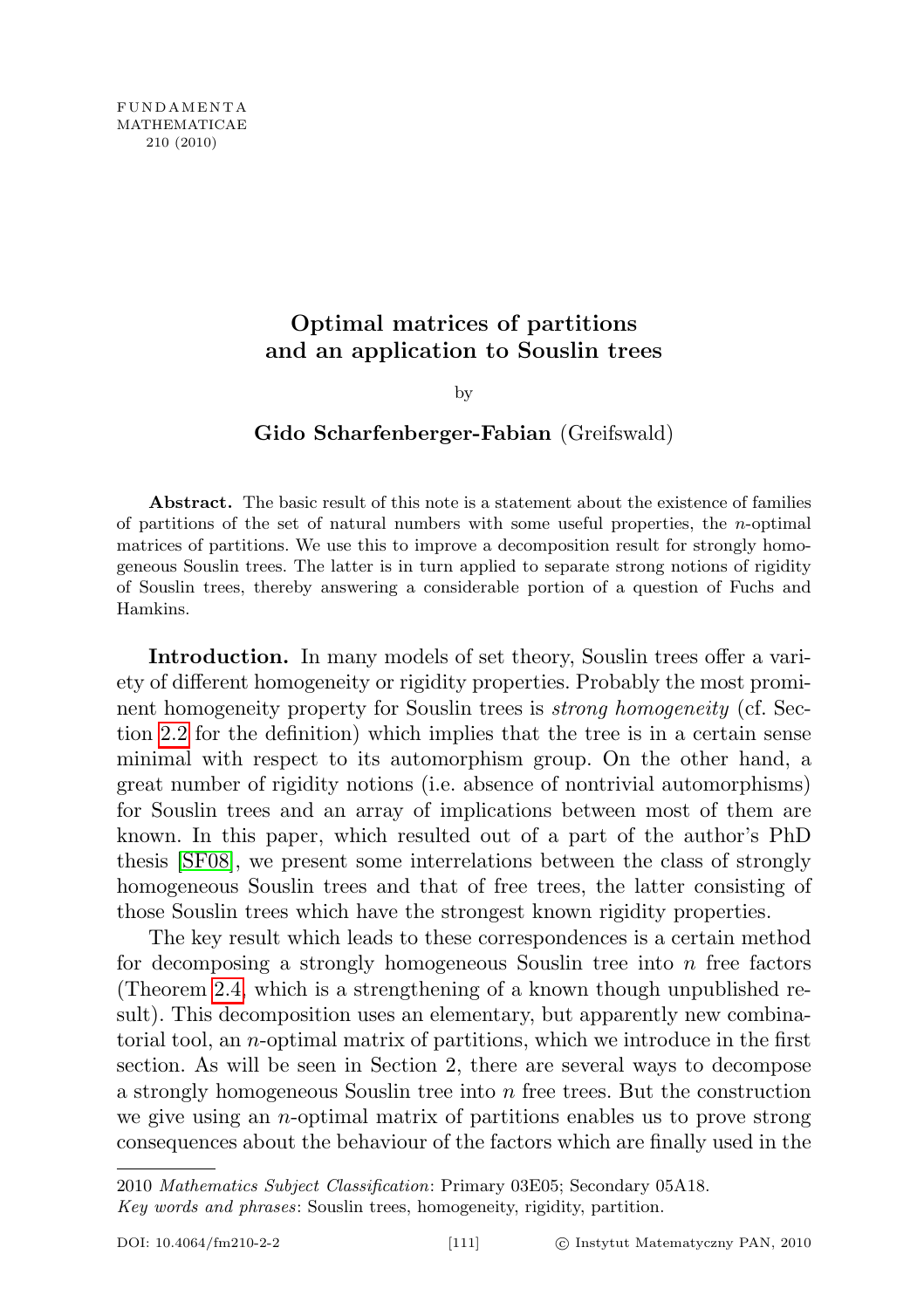third section to separate certain notions of parametrized rigidity for Souslin trees (which are all weakenings of freeness) in Corollaries [3.5](#page-16-0) and [3.7.](#page-17-0)

A few words on the structure of the paper and the assumed background which differs strongly from section to section. The first section is about the very elementary notion of  $n$ -optimal matrices of partitions and does not assume any prerequisites. The other two sections treat Souslin trees and their structural properties. In Section 2 we review strong homogeneity and freeness for Souslin trees and prove two decomposition theorems for strongly homogeneous Souslin trees. The final section collects several rigidity notions for Souslin trees (most of them taken from [\[FH09\]](#page-20-1)) and gives the aforementioned separation results. Some definitions and proofs in Section 3 refer to the technique of forcing which we do not review here. And even though we give the necessary definitions concerning Souslin trees at the beginning of Section 2, some acquaintance with this subject will certainly enhance the reader's understanding of the constructions in Section 2 (very good references, also on forcing, are, e.g., [\[DJ74,](#page-20-2) [Kun80,](#page-20-3) [Jec03\]](#page-20-4)). Anyway, we have made an effort to write a paper that is accessible to an audience exceeding the circle of experts on Souslin trees.

1. Optimal matrices of partitions. The main idea is as follows: Consider an infinite matrix with  $\omega$  rows and n columns where n is a natural number larger than 1:

$$
\begin{pmatrix} P_{0,0} & \dots & P_{0,m} & \dots & P_{0,n-1} \\ \vdots & \vdots & \vdots & \vdots & \vdots \\ P_{k,0} & \dots & P_{k,m} & \dots & P_{k,n-1} \\ \vdots & \vdots & \vdots & \vdots & \vdots \end{pmatrix}
$$

Suppose that the entries of this matrix are partitions of the set  $\omega$  of natural numbers. We want to choose these partitions in such a way that (i) we get an infinite set whenever we intersect a finite family of subsets of  $\omega$  coming from (distinct) partitions of a single column and (ii) we get a singleton whenever we intersect  $n$  sets belonging to partitions each coming from different columns. In the following definition the latter requirement is stated in a slightly stronger form: we want to obtain a singleton whenever we intersect n sets not all coming from the same column. The construction in the proof of Lemma [1.2](#page-2-0) actually yields matrices that satisfy this stronger condition, and we will use it in the proof of Proposition [2.5](#page-11-0) to derive an additional result.

<span id="page-1-0"></span>DEFINITION 1.1. For  $n \in \omega$ , an *n*-optimal matrix of partitions is a family  $(P_{k,m} \mid k \in \omega, m < n)$  of infinite partitions  $P_{k,m} = (a_k^{k,m})$  $\binom{k,m}{i}$  |  $i \in \omega$ ) of  $\omega$  with the following properties.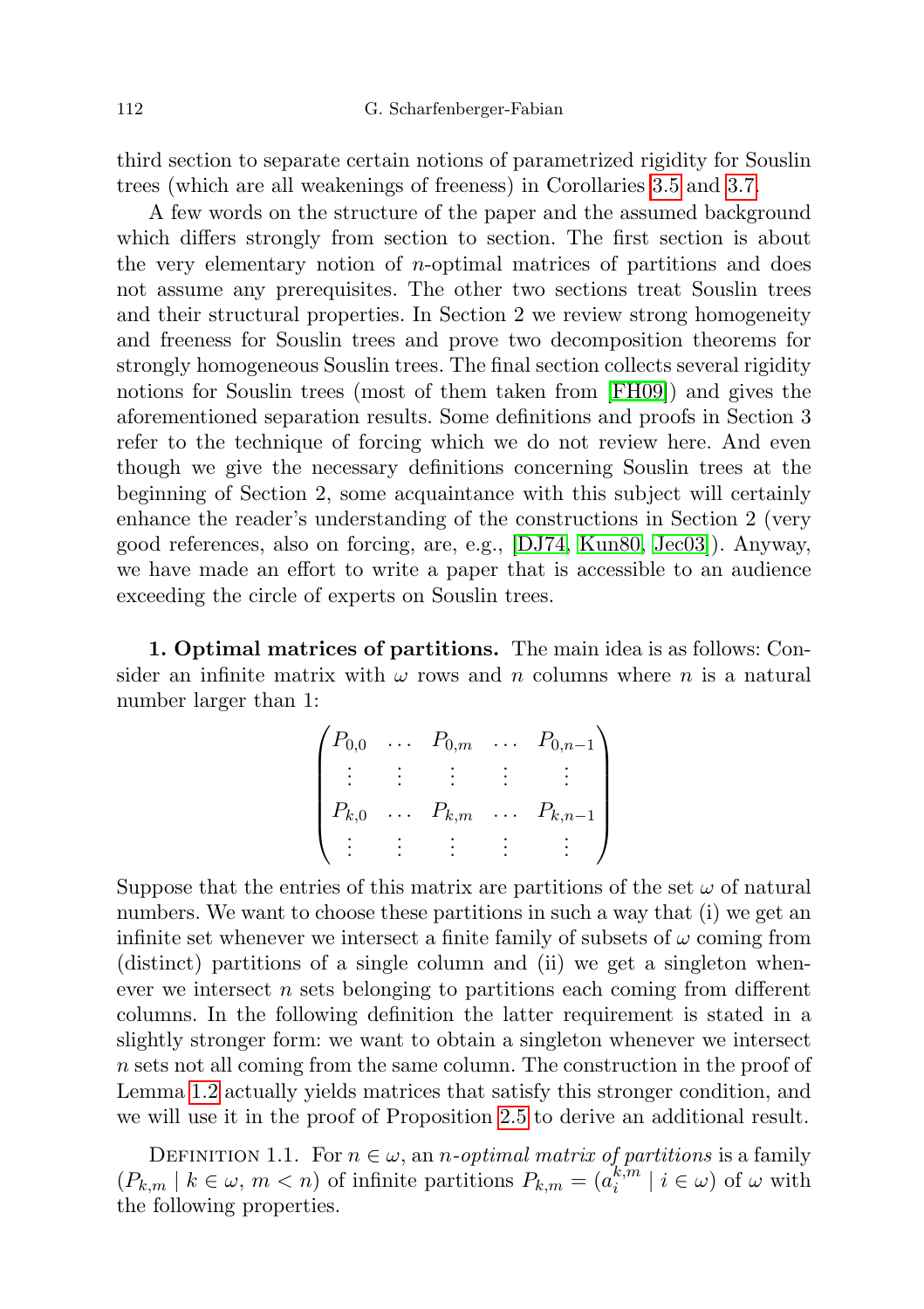- (i) Columnwise agreement: For all  $m < n$  and all  $i : k \to \omega$  where  $k \in \omega$ , the intersection  $\bigcap_{\ell < k} a_{i(\ell)}^{\ell,m}$  $\sum_{i(\ell)}^{\ell,m}$  is infinite.
- (ii) n-optimality: For all maps  $(i, k, m) : n \to \omega \times \omega \times n$  with  $(k(j), m(j))$  $f \neq (k(\ell), m(\ell))$  for all  $j < \ell < n$  and  $m(j) \neq m(\ell)$  for at least one pair  $j, \ell < n$  the intersection

$$
\bigcap_{j < n} a_{i(j)}^{k(j), m(j)} \quad \text{ is a singleton.}
$$

Note that if in (ii) the domain of  $(i, k, m)$  is restricted to a proper subset of n, i.e., if we intersect over less than  $n$  sets, then the corresponding intersection has to be infinite as well.

<span id="page-2-0"></span>Lemma 1.2. There is an n-optimal matrix of partitions for every natural number  $n > 1$ .

*Proof.* To start we fix a bijective enumeration  $h = (h_0, \ldots, h_{n-1}) : \omega \to$  $\omega^n$  and define  $a_i^{0,m}$  $i_i^{0,m}$  to be the preimage of i under  $h_m$ . Let  $P_{0,m} := \{a_i^{0,m}$  $\binom{0,m}{i}$  $i \in \omega$ .

The rest of the construction consists of a three-fold recursion. The outer loop is indexed by  $(k, m) \in \omega \times n$ , and goes row by row, from left to right. One could also say that the progression of the indices follows the lexicographic order of  $\omega \times n$ , i.e., m grows up to  $n-1$  and then drops down to 0 while k increases to  $k + 1$ . (The first n stages of the outer loop, where  $k = 0$ , have been included in the recursive anchor in the first line of the proof.)

The inner recursion loops are common  $\omega$ -recursions. In each stage of the middle one we define one element  $a_i^{k,m}$  $\binom{k,m}{i}$  of the partition  $P_{k,m}$ , and the innermost consists of a choice procedure for the elements of that set  $a_i^{k,m}$  $\frac{\kappa,m}{i}$ .

So assume that the partitions  $P_{\ell,m} = \{a_i^{\ell,m}$  $\binom{\ell,m}{i}$  |  $i \in \omega$  have already been defined for  $(\ell, m) <_{lex} (k, n)$  and also the *i* first sets  $a_0^{k,m} = a_0, \ldots, a_{i-1}^{k,m} =$  $a_{i-1}$  of  $P_{k,m}$  have been fixed. Assume also that the family constructed so far has the properties (i) and (ii) from Definition [1.1.](#page-1-0) We inductively choose three sequences  $x_{\ell}$ ,  $y_{\ell}$  and  $z_{\ell}$  of members of  $\omega \setminus \bigcup_{h < i} a_h$  and afterwards set  $a_i := \{x_\ell, y_\ell \mid \ell \in \omega\}.$  The members of the x sequence will make the matrix satisfy columnwise agreement (requirement (i)) while the  $y_\ell$  guarantee that the intersections for (ii) (*n*-optimality) are non-empty. The elements  $z_{\ell}$  go back to the stack and build the pool for the construction of the further members of  $P_{k,m}$ .

We need the objects f, b, I, c,  $\tau$  and d below for book-keeping and assume that they have been fixed at the start of the definition of the members of the partition  $P_{m,k}$ , before the construction of  $a_0$ .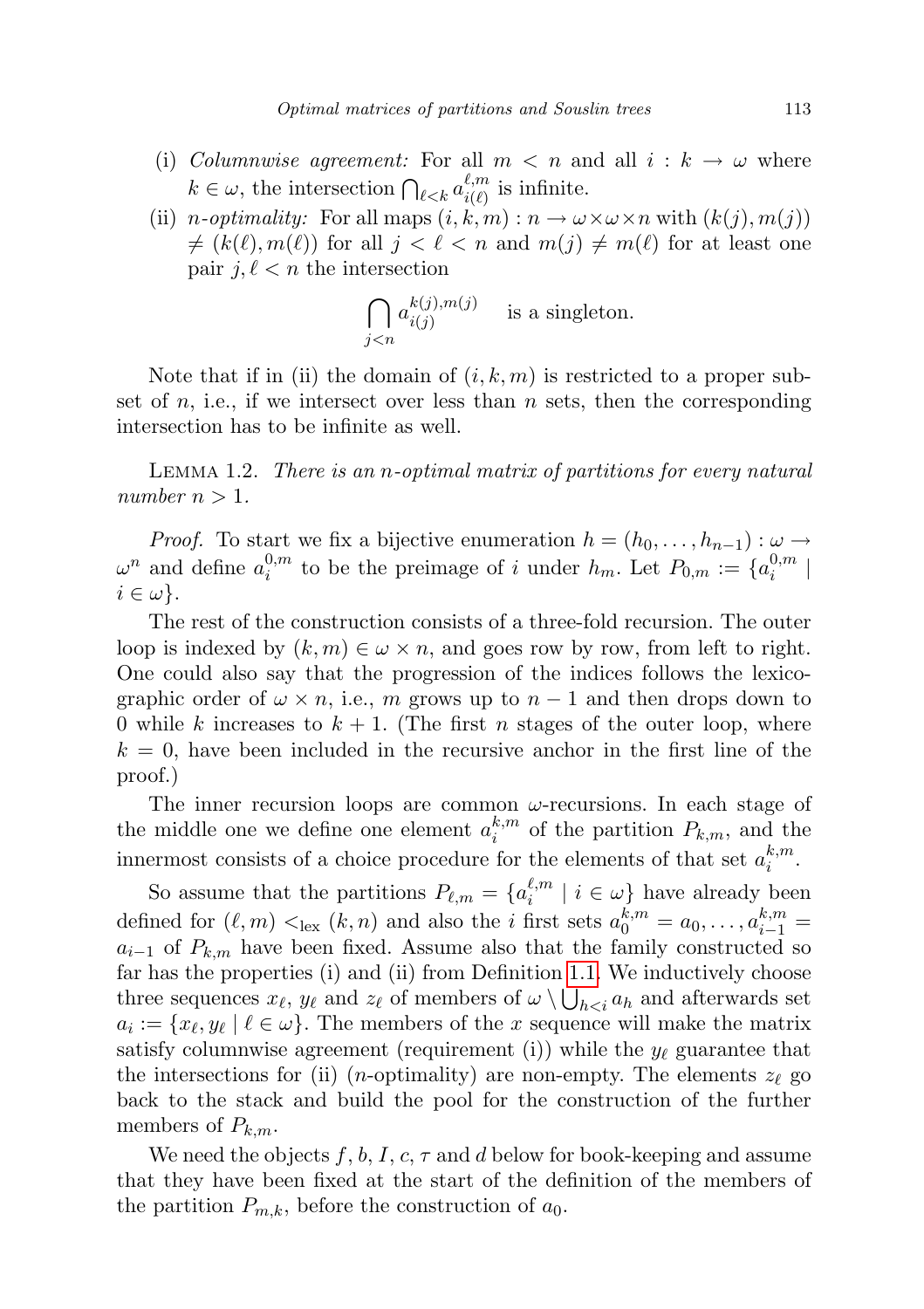Let  $f : \omega \to {^k}\omega$  be onto and  $\aleph_0$ -to-1 and set, for  $\ell \in \omega$ ,

$$
b(\ell) := \bigcap_{j < k} a_{f(\ell)(j)}^{j,m}.
$$

These sets  $b(\ell)$  have to be met by  $a_i$  infinitely many times. So we will choose  $x_{\ell}$  from  $b(\ell)$ . Let I be the set of subsets  $\sigma$  of  $(\omega \times k \times n) \cup (\omega \times (k + 1) \times m)$ of cardinality  $n-1$  such that  $\text{pr}_{2,3}$   $\sigma$  is injective and  $\text{pr}_3$   $\sigma$  is not equal to the constant function whose only value is m, where  $pr_3$  and  $pr_{2,3}$  are the projections to the third and to the second and third component of a triple respectively. So if  $\sigma \in I$  then the elements of  $\sigma$  are indices for  $n-1$  members of pairwise distinct partitions and and at least one of these partitions lies outside of the mth column of the n-optimal matrix. For  $\sigma \in I$  let

$$
c(\sigma) := \bigcap_{(j,p,q)\in\sigma} a_j^{p,q}
$$

and note that this set is infinite, because if  $P_{r,s}$  is a partition which is not involved in  $\sigma$  then  $c(\sigma)$  meets every element of  $P_{r,s}$  in exactly one natural number by *n*-optimality.

Also the sets  $c(\sigma)$  have to be met by  $a_i$ . So we fix a bijective enumeration  $\tau$  of I and choose  $y_\ell$  from  $c(\tau(\ell))$  unless that set has already been hit by earlier members of  $a_i$ .

Condition (ii) imposes that each set  $c(\sigma)$  be met in only one element. So once the intersection of  $a_i$  and  $c(\sigma)$  is non-empty, that particular set  $c(\sigma)$ has to be avoided in later choices of members of  $a_i$ . We thus define for every natural number  $x$  the set

$$
d(x) := \bigcup \{ c(\sigma) \mid \sigma \in I \text{ and } x \in c(\sigma) \}
$$

and choose  $x_{\ell}$  and  $y_{\ell}$  from outside  $\bigcup_{j<\ell} d(x_j) \cup d(y_j)$ .

We now turn to the formal definition of our three sequences  $x_{\ell}$ ,  $y_{\ell}$  and  $z_{\ell}$ and argue afterwards why these choices are always possible. Set  $e = \bigcup_{h < i} a_h$ and let inductively

$$
x_{\ell} := \min\Big(b(\ell) \setminus \Big(e \cup \bigcup_{j < \ell} (d(x_j) \cup d(y_j) \cup \{z_j\})\Big)\Big),
$$
\n
$$
y_{\ell} := \begin{cases} x_{\ell}, & c(\tau(\ell)) \cap \bigcup_{j < \ell} \{x_j, y_j, x_{j+1}\} \neq \emptyset, \\ \min c(\tau(\ell)) \setminus (e \cup \{z_0, \ldots, z_{\ell-1}\}), & \text{otherwise}, \end{cases}
$$
\n
$$
z_{\ell} := \min\Big(b(\ell) \setminus \Big(e \cup \bigcup_{j < \ell} \{x_j, y_j, z_j, x_{j+1}, y_{j+1}\}\Big)\Big).
$$

We finally show that this construction does not break down, i.e., the sets from which  $x_\ell$  or  $z_\ell$  are picked are non-empty for all  $\ell$ . (A variation shows that the choice  $y_{\ell}$  is always possible, as well.) The argument splits depending on whether k is less than or at least  $n - 1$ . So let  $k < n - 1$  and  $\ell \in \omega$ ,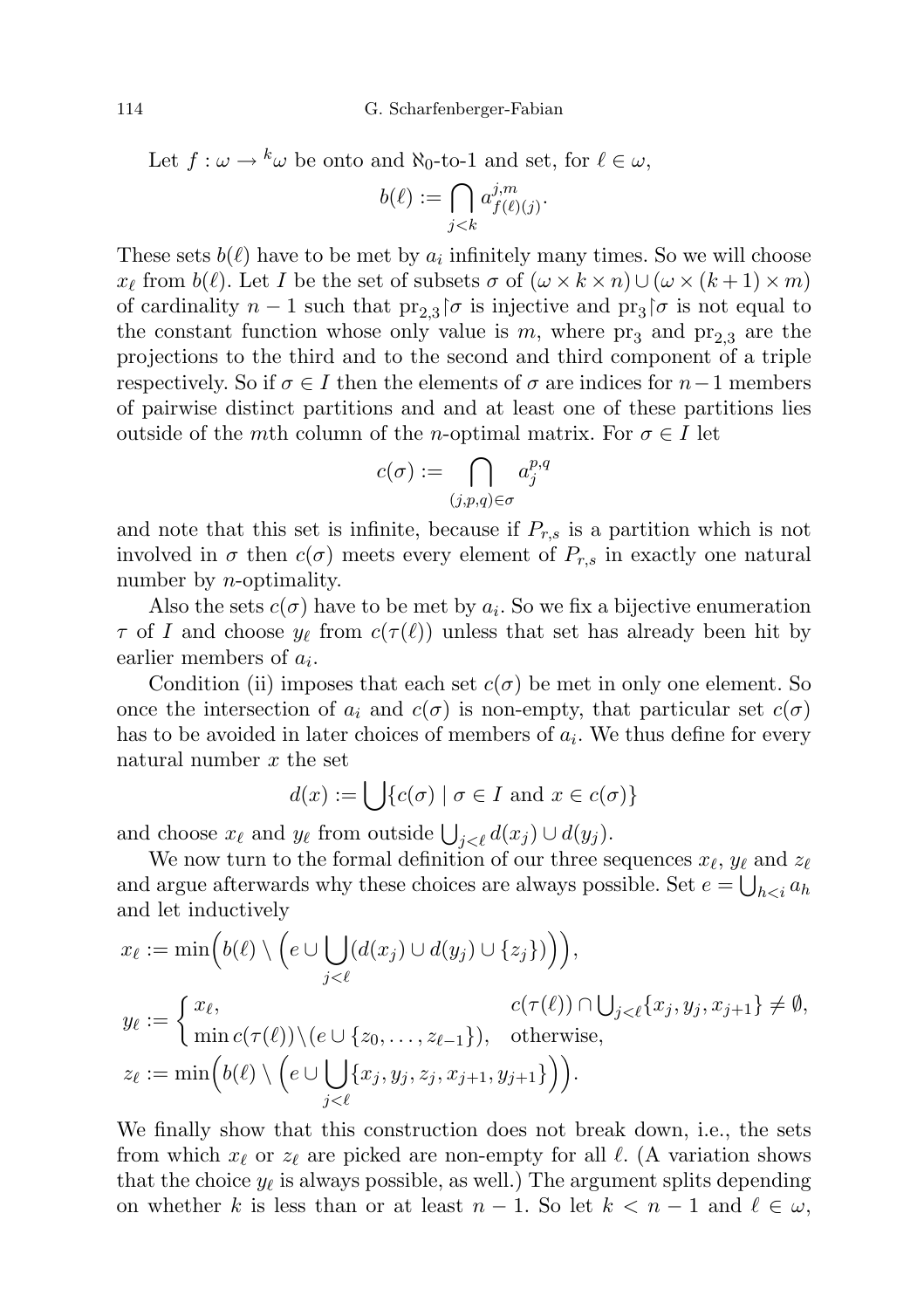set  $\rho = \rho(\ell) = \{(f(\ell)(j), j, m) : j < k\}$  and fix  $\sigma \in I$  such that  $\rho \subset \sigma$ , say  $\sigma = \rho \cup \{(j_1, p_1, q_1), \ldots, (j_r, p_r, q_r)\}\$ for  $r = n - 1 - k$ . Now let

 $F := F(\ell, \sigma) := \{ \{ (g_1, p_1, q_1), \ldots, (g_r, p_r, q_r) \} : (g_1, \ldots, g_r) \in \omega^r \}$ and note that  $b(\ell)$  is the disjoint union of the family  ${c(\rho \cup \tau) : \tau \in F}$ :

$$
b(\ell) = \bigcup_{\tau \in F}^{\cdot} c(\rho \cup \tau).
$$

In order to prove that we can always choose our new element of the  $x$ -,  $y$ or z-sequence, we first state two consequences of *n*-optimality:

- (1) For every  $\tau \in F$  and  $h < i$  the intersection  $c(\rho \cup \tau) \cap a_h$  is a singleton.
- (2) Given any  $\sigma' \in I$ , for every  $\tau \in F$  with  $\sigma' \neq \rho \cup \tau$  the intersection  $c(\rho \cup \tau) \cap c(\sigma')$  has at most one element.

Now note that in order to define  $x_{\ell}$  or  $z_{\ell}$ , we subtract only finitely many sets of the form  $a_h$  or  $c(\sigma')$  from  $b(\ell)$ . So in any case, infinitely many natural numbers remain in the pool.

Next let  $k \geq n-1$ . Then any set of the form  $c(\sigma)$  meets  $b(\ell)$  in at most one member by a direct application of *n*-optimality. Furthermore the  $z$ -part of the construction implies by induction on i that  $b(\ell) \setminus e = b(\ell) \setminus \bigcup_{h < i} a_h$ is an infinite set.

We leave to the reader the verification that this construction indeed yields an *n*-optimal matrix of partitions.  $\blacksquare$ 

There is also a proof of Lemma [1.2](#page-2-0) which uses a more sophisticated forcing style argument in the construction of the partition  $P_{k,m}$ , but since it does not significantly decrease the length of the proof we stuck to the elementary recursive construction given above.

## 2. Strongly homogeneous and free Souslin trees

**2.1. Preliminaries on Souslin trees.** A tree is a partial order  $(T, \leq_T)$ where for all  $t \in T$  the set of predecessors  $\{s \mid s \leq T t\}$  is well-ordered by  $\langle \tau \rangle$ . The elements of a tree are called *nodes*. For a node  $t \in T$  we let succ(t) be the set of t's immediate successors. The *height* of the node t in T is the order type of the set of its predecessors under the ordering of  $T$ ,  $\text{ht}_T(t) := \text{ot}(\{s \mid s \leq_T t\}, \leq_T)$ . For an ordinal  $\alpha$  we let  $T_\alpha$  denote the set of nodes of T with height  $\alpha$ . If  $\text{ht}_T(s) > \alpha$  we let  $s \upharpoonright \alpha$  be the unique predecessor of s in level  $\alpha$ .

The height of a tree T, ht T, is the minimal ordinal  $\alpha$  such that  $T_{\alpha}$  is empty. An *antichain* is a set of pairwise incomparable nodes of  $T$ , so for  $\alpha < \operatorname{ht} T$ , the level  $T_{\alpha}$  is an antichain of T.

Nodes that do not have  $\leq_T$ -successors are called *leaves*, and T is called κ-splitting or κ-branching, κ a cardinal, if all nodes of T have exactly  $\kappa$ immediate successors, except for the leaves.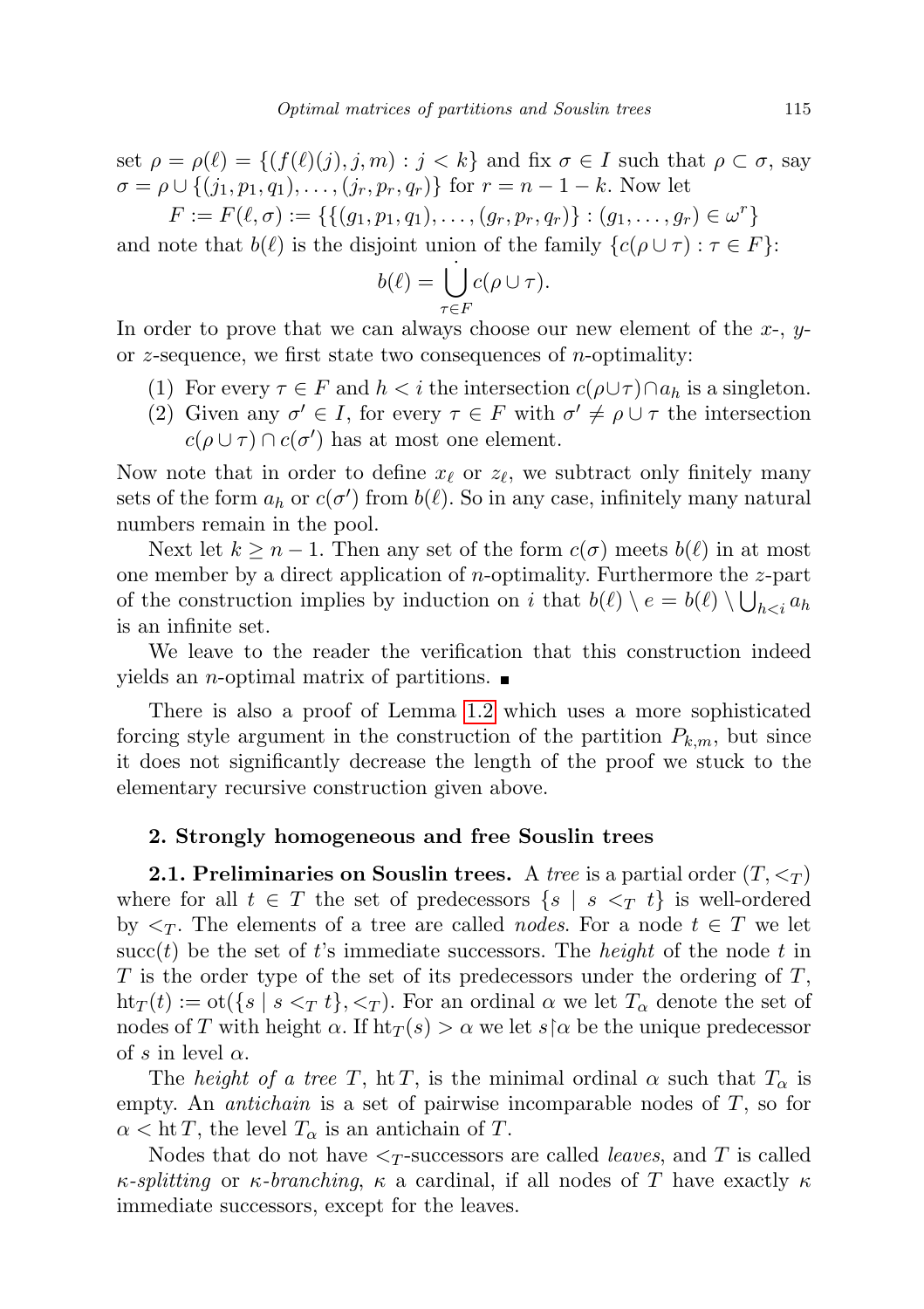A branch is a subset b of T that is linearly ordered by  $\leq_T$  and downwards closed, i.e. if  $s <_\mathcal{T} t \in b$  then  $s \in b$ . Under the notion of a normal tree we subsume the following four conditions:

- (a) there is a single minimal node called the *root*;
- (b) each node s with  $h f(s) + 1 < h f$  has at least two immediate successors;
- (c) each node has successors in every higher non-empty level;
- (d) branches of limit length have unique limits (if they are extended in the tree), i.e., if s, t are nodes of  $T$  of limit height whose sets of predecessors coincide, then  $s = t$ .

Note that by condition (c), leaves can only appear in the top level of a normal tree.

For a node  $t \in T$  we denote by  $T(t)$  the set  $\{s \in T : t \leq_T s\}$  of nodes above (and including) t, which becomes a tree when equipped with the ordering inherited from T. A tree T is said to be *homogeneous* if for all pairs  $s, t \in T$  of the same height there is a tree isomorphism (of partial orders) between  $T(s)$  and  $T(t)$ , the trees of nodes in T above s and t respectively. For many classes of trees, such as Souslin trees, this is equivalent to the condition that for each pair  $s, t \in T$  of nodes of the same height there is an automorphism of T mapping s to t. A tree is rigid if it does not admit any non-trivial automorphism.

We will consider two operations on the class of trees: sum and product. Given trees  $(T^i, \leq_i)$  for  $i \in I$ , the *tree sum* of this family, denoted by  $\bigoplus_{i\in I}T^i$ , is the disjoint union of the sets  $T^i$  plus a common root  $r \notin \bigcup T^i$ . The tree order  $\langle$  on  $\bigoplus T^i$  is given by the (disjoint) union of the tree orders of the summands as well as the relation  $r < t$  for all  $t \in \bigcup T^i$ . The height of  $\bigoplus T^i$  is given by the ordinal  $1 + \sup \{ \text{ht } T^i : i \in I \}.$ 

Let now all trees  $T^i$  be of height  $\mu$ . The tree product  $\bigotimes_{i \in I} T^i$  over the family  $(T^{i})_{i\in I}$  is given by the union over the cartesian products of the levels  $T^i_\alpha$ :

$$
\bigotimes_{i\in I} T^i:=\bigcup_{\alpha<\mu}\prod_{i\in I} T^i_{\alpha}.
$$

The product tree order is simply the conjunction of the relations  $\lt_i$ .

In order to make a decomposition of a tree into a product feasible we also introduce the notion of a nice tree equivalence relation. Let T be a normal and  $\aleph_0$ -splitting tree and  $\equiv$  an equivalence relation on T. Then we say that  $\equiv$  is a nice tree equivalence relation (nice t.e.r.) if  $\equiv$  respects levels (i.e., it refines  $T \otimes T$ , is compatible with the tree order (i.e.,  $\text{ht}(s) = \text{ht}(r)$  and  $s < t \equiv u > r$  imply  $s \equiv r$ , the quotient partial order  $T/\equiv$  of  $\equiv$ -classes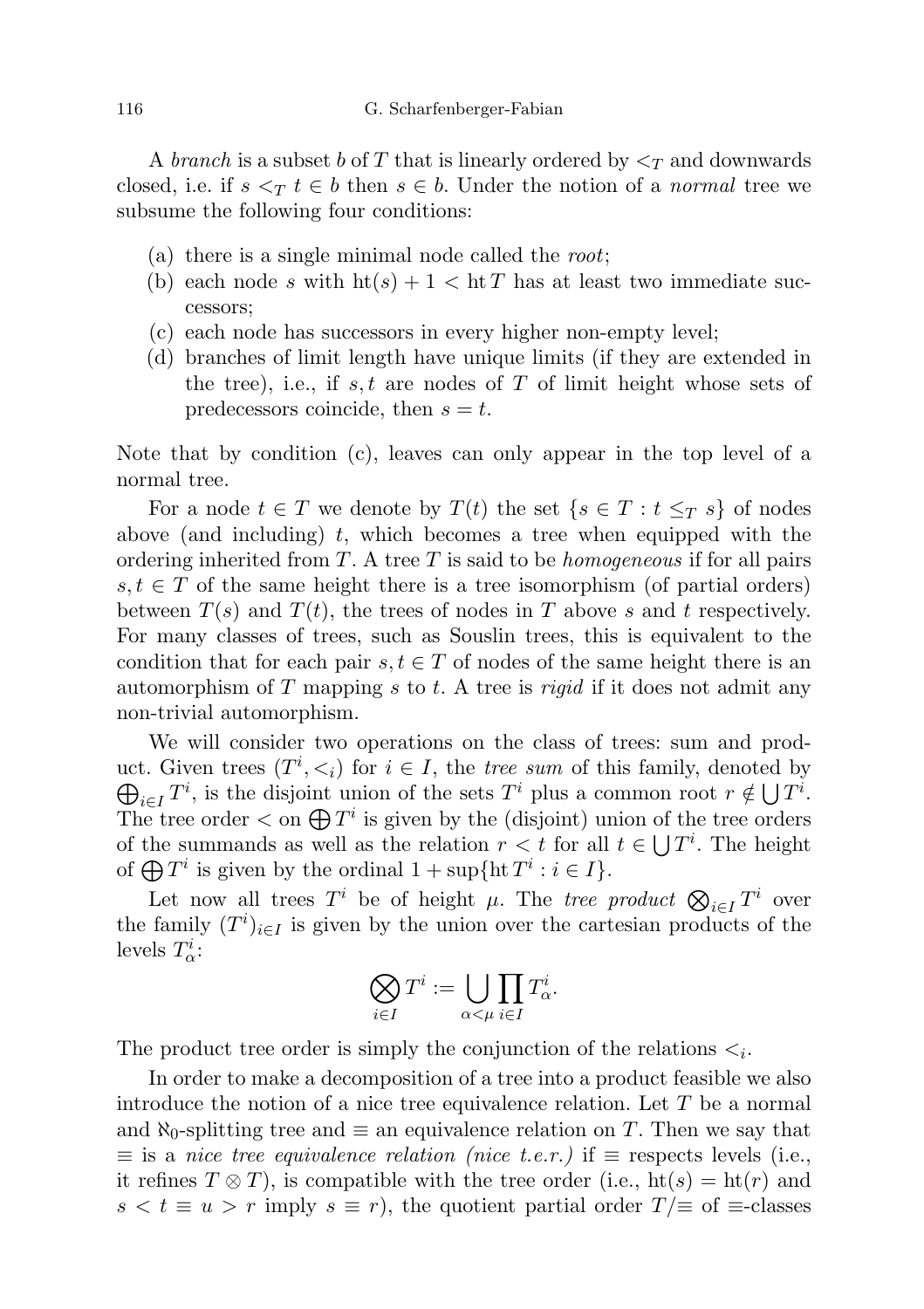ordered by the inherited partial order, i.e.

$$
[s] <_{\equiv} [t] \Leftrightarrow s < t,
$$

is a normal and  $\aleph_0$ -splitting tree and the relation is nice, by which we mean that for all triples of nodes  $s, r, t$  such that  $s \equiv r$  and t is above s there is a node  $u \equiv t$  with u above r. Another way to formulate this last property is that "niceness" associates to each branch b through T a subtree  $T^b_\equiv :=$  $\bigcup_{s\in b} s/\equiv$  of T and requires that it satisfies point (c) in our definition of normal trees, i.e., every node  $t \in T_{\equiv}^{b}$  has successors in every higher level of  $T^b_{\equiv}$ .

Now consider the case that a tree  $T$  carries nice tree equivalence relations  $\equiv_i$  for  $i < n$  such that for every level  $\alpha$  and every *n*-sequence of equivalence classes  $c_i \in (T/\equiv_i)_\alpha$ ,  $i < n$ , the intersection  $\bigcap c_i$  is a singleton  $\{t\}$  with  $t \in T_{\alpha}$ . Then we have a natural isomorphism between the tree T and the product of its quotient trees,  $\bigotimes_{i \leq n} T/\equiv_i$  given by  $t \mapsto (t/\equiv_i : i \leq n)$ .

We finally come to Souslin trees. In general, a *Souslin tree* is a tree  $T$  of height  $\omega_1$  such that every family of pairwise incomparable nodes and also every branch of  $T$  is at most countable. Unless stated otherwise, we will only consider normal and  $\aleph_0$ -splitting Souslin trees. In this case the sole absence of uncountable antichains—referred to as the countable chain condition  $(c.c.c.)$ —already implies that the tree has no cofinal branch. A main elementary feature of Souslin trees is that their square is no longer Souslin:  $T \otimes T$  violates the c.c.c. for every Souslin tree T.

The naming *Souslin* of these trees stems from their tight connection to the famous question of Mikhail Yakovlevich Souslin that was published as Problème 3) on page 223 of the first issue of Fundamenta Mathematicae in 1920 (cf. also [\[DJ74\]](#page-20-2) or [\[Kun80,](#page-20-3) II.4]; the latter transliterates the name as Suslin). It is well known that the existence of Souslin trees is independent of ZFC, so whenever we assume that there is some Souslin tree, we make an extra assumption beyond the realm of standard set theory.

<span id="page-6-0"></span>2.2. Strongly homogeneous and free trees. We take a closer look at two classes of Souslin trees, that are widely known among set-theorists, although often under different names, of which we try to state as many as possible.

Strongly homogeneous Souslin trees occur quite often in set-theoretic literature. In [\[LT02\]](#page-20-5) they are called coherent Souslin trees and play a central role in the solution of Katětov's Problem on the metrizability of certain compact spaces. Shelah and Zapletal show in [\[SZ99,](#page-20-6) Theorem 4.12] that Todorčević's term for a Souslin tree in one Cohen real is strongly homogeneous, Larson gives a direct  $\diamondsuit$ -construction ([\[Lar99,](#page-20-7) Lemma 1.2]), and also Jensen's construction (under the same hypothesis) of a 2-splitting, homo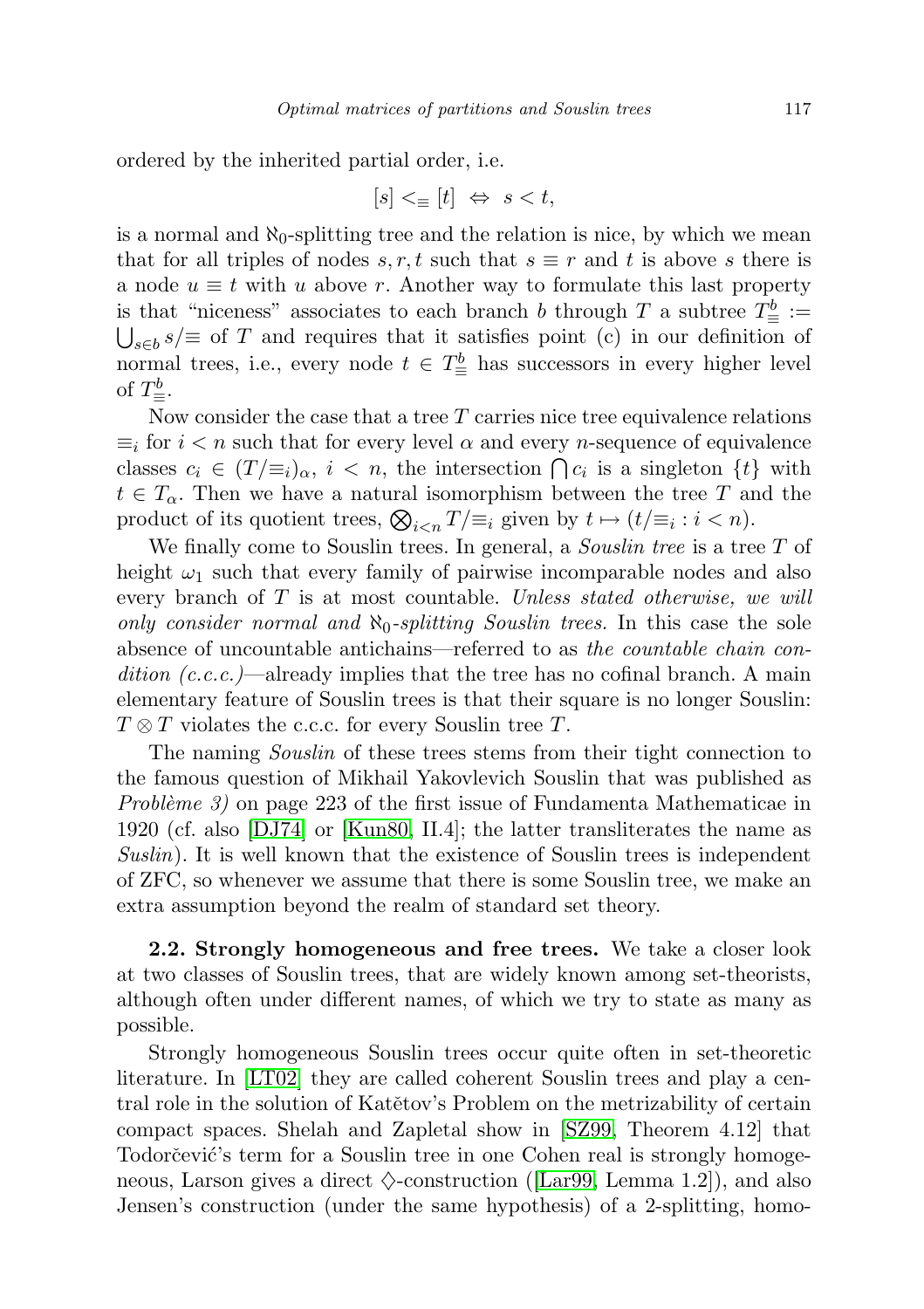geneous tree, as carried out in [\[DJ74,](#page-20-2) Chapter IV], is easily seen to yield a strongly homogeneous tree.

DEFINITION 2.1. A Souslin tree T is called *strongly homogeneous* if there is a family  $(\psi_{st} \mid s, t \in T, \text{ht } s = \text{ht } t)$  which has the following properties:

- (1)  $\psi_{st}$  is an isomorphism between the tree  $T(s)$  of nodes above s and the tree  $T(t)$  of nodes above t and  $\psi_{ss}$  is the identity.
- (2) (Commutativity) For all nodes  $r, s, t$  of the same level of T we have  $\psi_{rt} = \psi_{st} \circ \psi_{rs}.$
- (3) (Coherence) For nodes r, s from the same level, t above r and  $u =$  $\psi_{rs}(t)$  we require that  $\psi_{tu}$  is the restriction of  $\psi_{rs}$  to the tree  $T(t)$  $\subset T(r)$ .
- (4) (Transitivity) If t and u are nodes on the same limit level  $T_{\alpha}$ , then there is a level  $T_{\gamma}$  below such that for the corresponding predecessors r of t and s of u we have  $\psi_{rs}(t) = u$ .

Some authors call such a family of tree isomorphisms associated to a strongly homogeneous tree a *coherent family*.

Given any homogeneous tree, it is easy to define a family on  $T$  with the properties  $(1)$ – $(3)$  above. The crucial property of a coherent family is that of transitivity, which means that every limit level is a minimal extension of the initial segment below with respect to the coherent family on that initial segment. Also the automorphism group of a strongly homogeneous Souslin tree  $T$  is in a sense minimal, as shown in the following proposition.

<span id="page-7-0"></span>PROPOSITION 2.2. Every automorphism  $\varphi$  of a strongly homogeneous Souslin tree T is eventually equal to the union of a subset of the coherent family  $(\psi_{st})$ , i.e., there is a countable ordinal  $\alpha$  such that for all nodes t of height greater than  $\alpha$  we have

$$
\varphi(t) = \psi_{t \upharpoonright \alpha, \varphi(t \upharpoonright \alpha)}(t).
$$

This implies that the automorphism group of such a tree has exactly  $2^{\aleph_0}$ elements.

*Proof.* It suffices to show that above every node  $r \in T$  there is a node s such that all  $t > s$  are mapped by the automorphism  $\varphi$  according to the rule stated above with  $\alpha = \text{ht}(s)$ .

To reach a statement contradicting the transitivity of the family  $(\psi_{st})$ , we assume that there is a node  $r \in T$  such that for each successor s of r there is a node  $t \geq s$  such that  $\varphi(t) \neq \psi_{s\varphi(s)}(t)$ . We can inductively choose an increasing sequence of ordinals  $\alpha_n$  such that for all nodes  $t \in T_{\alpha_{n+1}}$  we have

$$
\varphi(t) \neq \psi_{t \upharpoonright \alpha_n \varphi(t \upharpoonright \alpha_n)}(t).
$$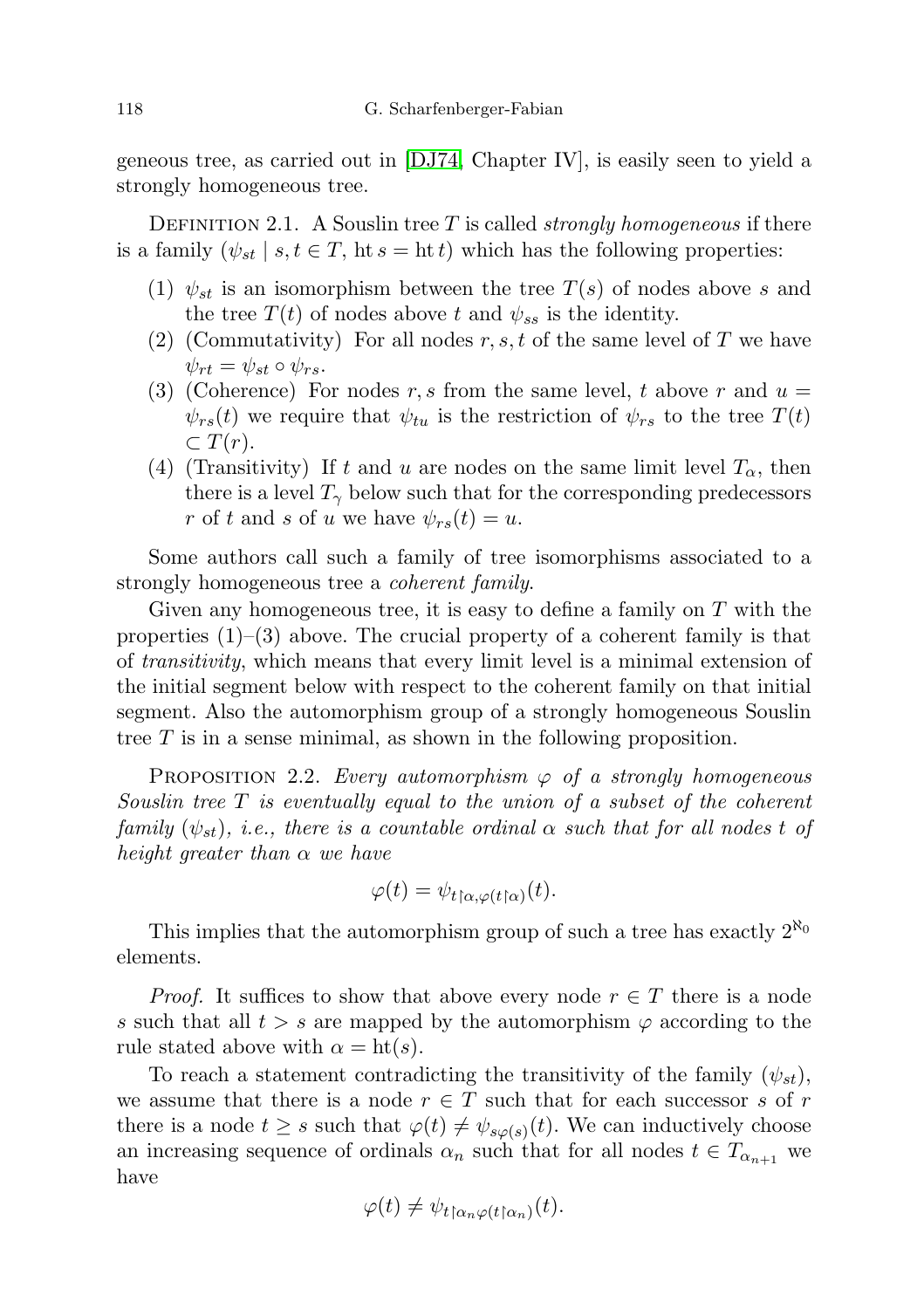Let  $\alpha$  be the supremum of the  $\alpha_n$  and pick any node  $t \in T_\alpha$ . Since  $\alpha$  is a limit ordinal and by transitivity of the coherent family we find an  $n \in \omega$ such that  $\varphi(t) = \psi_{t \upharpoonright \alpha_n \varphi(t \upharpoonright \alpha_n)}(t)$ , which is of course impossible by the choice of the  $\alpha_n$ .

Now we come to *free* trees. Also this property has several different names, e.g. full (Jensen, Todorčević [\[Jen,](#page-20-8) [Tod84\]](#page-20-9)) or "Souslin and all derived trees Souslin" (Abraham and Shelah, [\[AS85,](#page-19-0) [AS93\]](#page-19-1)). In the context of [\[FH09\]](#page-20-1) (cf. Section [3.1](#page-13-0) of the present article) free trees could also be called " $\lt \omega$ -fold Souslin off the generic branch".

DEFINITION 2.3. A normal tree T of height  $\omega_1$  is free if for every finite (and non-empty) set of nodes  $s_0, \ldots, s_n$  of T of the same height, the tree product  $\bigotimes_{i=0}^{n} T(s_i)$  satisfies the c.c.c.

Free trees are easily seen to be rigid Souslin trees as the product of two isomorphic relative trees  $T(s)$  and  $T(t)$  would clearly not be Souslin. In Section [3](#page-13-1) we will also consider weaker, parametrized forms of freeness.

2.3. Decompositions of strongly homogeneous Souslin trees. We now come to the key result of this paper. The following theorem is stated in [\[SZ99,](#page-20-6) p. 246] in the case  $n = 2$  without proof. Larson gives the construction of a single free subalgebra of a strongly homogeneous Souslin algebra in terms of trees in the proof of Theorem 8.5 in his paper [\[Lar99\]](#page-20-7). Some ideas in the following proof are borrowed from that construction.

<span id="page-8-0"></span>THEOREM 2.4. For every natural number  $n > 1$  and every  $\aleph_0$ -branching, strongly homogeneous Souslin tree T there are free Souslin trees  $S_0, \ldots, S_{n-1}$ such that  $T \cong \bigotimes_{m < n} S_m$ .

*Proof.* Let T be a strongly homogeneous Souslin tree and denote by  $\psi_{s,t}$ the members of the coherent family of  $T$ . We inductively (level by level) define *n* nice t.e.r.s  $\equiv_0, \ldots, \equiv_{n-1}$  with the following properties:

- $T/\equiv_m$  is a free Souslin tree for  $m < n$ .
- For any sequence  $(s_0, \ldots, s_{n-1}) \in T_\alpha$  the intersection of the classes  $s_m/\equiv_m$  for  $m < n$  is a singleton:  $\bigcap_{m < n} (s_m/\equiv_m) = \{r\}$  for some  $r \in T_{\alpha}$ .

 $\bigotimes_{m$ The second claim entails the existence of the isomorphism between T and

Let  $(P_{k,m}: m < n, k \in \omega)$  be an *n*-optimal matrix of partitions, where we view each  $P_{k,m}$  as enumerated by  $a_i^{k,m}$  $\zeta_i^{k,m}, i \in \omega$ . In order to define t.e.r.s we transfer the whole matrix of the  $P_{k,m}$  to every set succ(s) for  $s \in T$  in a coherent way: Choose for every  $\alpha < \omega_1$  an anchor node  $r_\alpha \in T_\alpha$  and a bijection  $\sigma_{\alpha}: \omega \to \text{succ}(r_{\alpha})$ , and define for  $s \in T_{\alpha}$  and all indices i, k, m the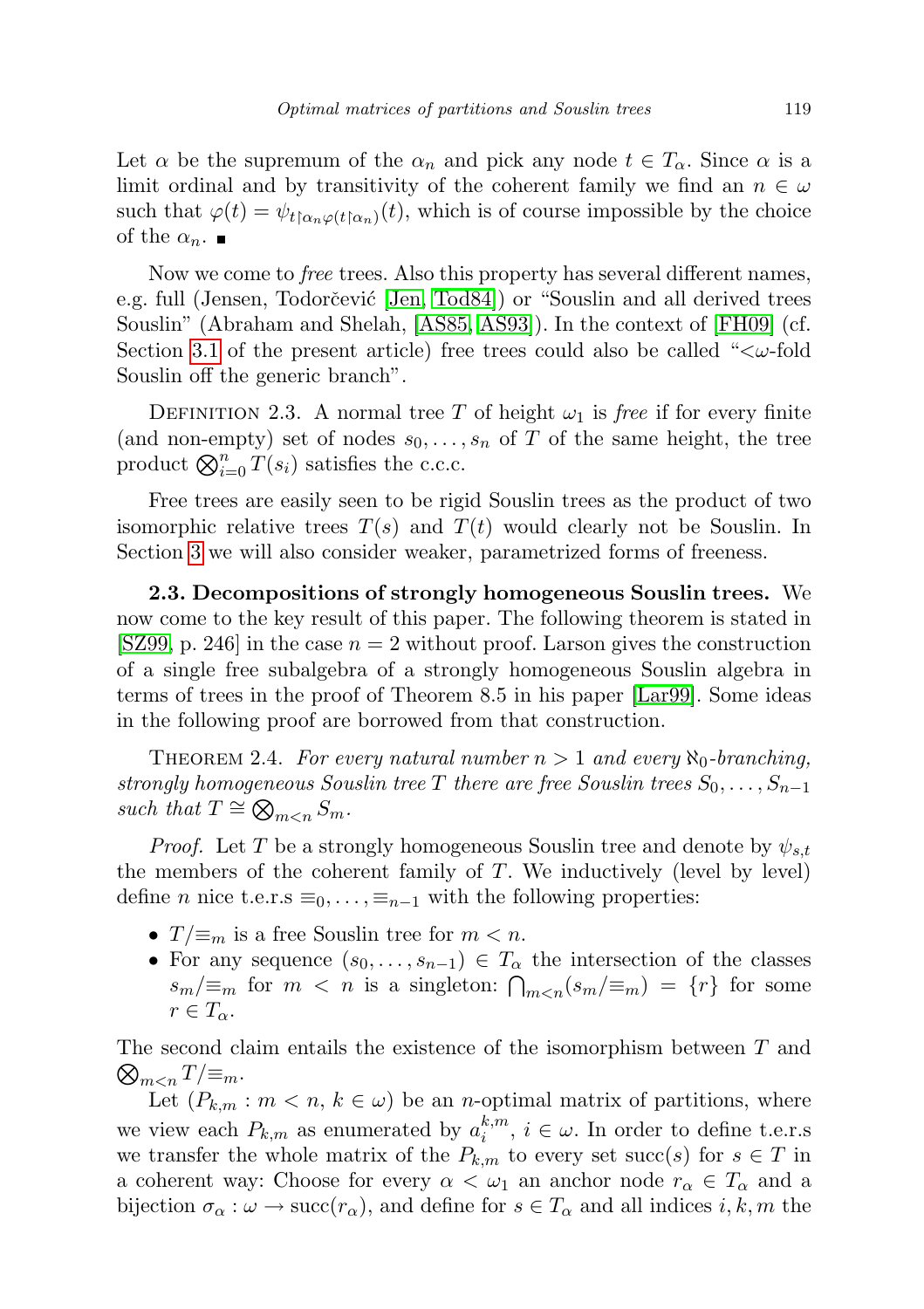$$
a_i^{k,m}(s) := (\psi_{r_\alpha,s} \circ \sigma_\alpha)'' a_i^{k,m}.
$$

Then clearly for every  $s \in T$ ,  $k \in \omega$  and  $m < n$ , the set  $P_{k,m}(s) := \{a_i^{k,m}$  $\binom{\kappa,m}{i}(s)$  |  $i \in \omega$  forms a partition of succ(s), and these partitions are linked to each other by the coherent family in a coherent way, i.e.,  $\psi_{s,t}$  transfers  $P_{k,m}(s)$ to  $P_{k,m}(t)$ .

Fix  $m < n$  in order to define  $\equiv_m$  on T by recursion on height. We will also enumerate the  $\equiv_m$ -classes of each level in order type  $\omega$ , i.e., we will fix an onto mapping  $h: T \to \omega$  such that for  $s, t \in T_\alpha$  we have  $s \equiv_m t$  if and only if  $h(s) = h(t)$ .

Choose  $P_{0,m}(\text{root})$  as the partition of the set  $T_1 = \text{succ}(\text{root})$  and let  $\equiv_m$  on level  $T_1$  be the equivalence relation with classes  $a_i^{0,m}$  $\sum_{i=1}^{n}$  (root) for  $i \in \omega$ . Let  $h(root) = 0$  and choose h on  $T_1$  in such a way that nodes s and t are  $\equiv_m$ -equivalent just in case that their *h*-values coincide.

Next we consider the case where  $\alpha$  is a successor ordinal,  $\alpha = \gamma + 1$  for some  $\gamma < \omega_1$ . Let  $s, t \in T_\alpha$  and let  $s^- < T$  s and  $t^- < T$  t be their direct predecessors on level  $\gamma$ . We let  $s \equiv_m t$  if and only if their direct predecessors are  $\equiv_m$ -equivalent,  $s^- \equiv_m t^-$  (so in particular  $h(s^-, m) = h(t^-, m)$ ), and if there is  $i \in \omega$  such that

$$
s\in a_i^{h(s^-),m}(s^-)\quad\text{and}\quad t\in a_i^{h(t^-),m}(t^-).
$$

In words, the  $\equiv_m$ -equivalence of the direct predecessors gives us a natural number  $h(s^-)$  and we apply  $P_{h(s^-),m}$  on level  $\alpha$  to decide whether or not s and t are  $\equiv_m$ -equivalent. Extend h to level  $T_\alpha$  as described above.

On limit stages  $\lambda$  the relation  $\equiv_m$  is already determined by its behaviour below, and we choose the  $h \restriction T_\lambda$  once more in any way such that  $h(s) = h(t)$ is equivalent to  $\equiv_m$ -equivalence for nodes  $s, t \in T_\lambda$ .

Having finished the construction of the relation  $\equiv_m$ , we show that it produces a nice t.e.r., where all properties but niceness follow rather easily from the construction. So we only deduce niceness. Letting  $s \equiv_m r$  on level  $\alpha$  and t above s we claim that  $\psi_{s,r}(t) \equiv_m t$  and show this by induction on the height of t above s. For successor stages the claim follows directly from the construction and the inductive hypothesis, since the relevant partition  $P_{j,m}$  is transferred via  $\psi_{s,r}$  by the coherence of the coherent family. The limit case follows directly from the inductive assumption. (This property of  $\equiv_m$ , that  $\equiv_m$ -equivalence lifts from s and r to preimages and images under  $\psi_{s,r}$ , will be used again in the proof of the Claim below.)

It remains to prove the two properties stated before the construction. We start with the freeness of  $T/\equiv_m$ . Let  $s_0, \ldots, s_{k-1}$  be pairwise non-mequivalent nodes of the same height  $\alpha$  for some natural number k. We write  $S_i$  for  $(T/\equiv_m)(s_i/\equiv_m)$  and try to find for every antichain A of  $\bigotimes_{i\leq k} S_i$  and

sets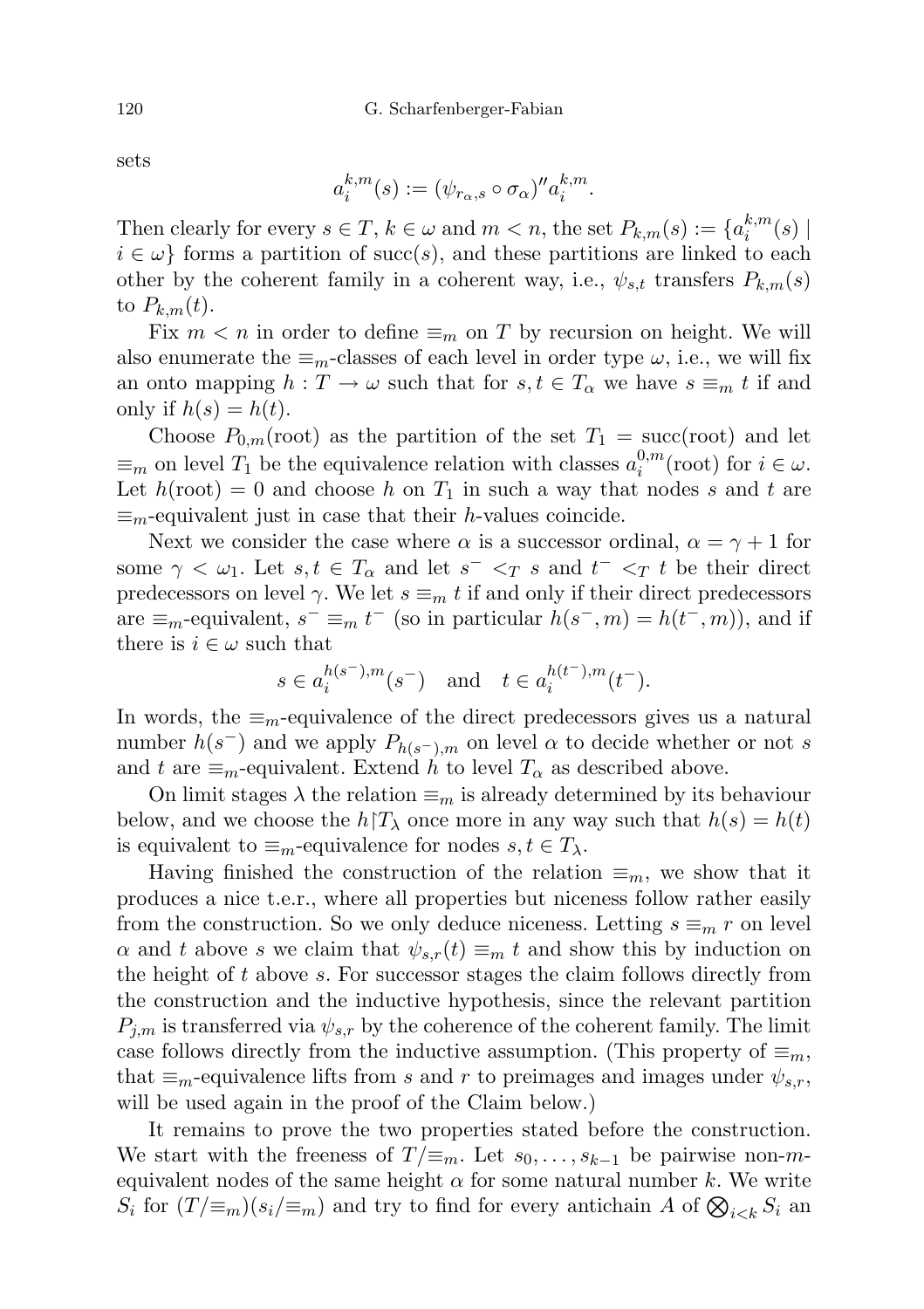antichain B of T of the same cardinality. This would prove that  $T/\equiv_m$  is a free tree. We get a hint about where to look for the members of such an antichain B from the following

CLAIM. Fix  $m < n$  and pairwise non-m-equivalent nodes  $s_0, \ldots, s_{k-1}$  $\in T_\alpha$ . For any sequence  $(t_0, \ldots, t_{k-1})$  of nodes in  $T_\beta$ , with  $\alpha < \beta$  and  $s_i < t_i$ for  $i < k$ , the intersection of the classes  $t_i/\equiv_m \cap T(s_i)$  above the nodes  $s_i$ , shifted above  $s_0$  by  $\psi_{s_i,s_0}$ , i.e., the set

$$
\bigcap_{i
$$

is infinite and therefore non-empty.

*Proof of the Claim.* By induction on the height  $\beta$  of the nodes  $t_i$ , starting with  $\beta = \alpha + 1$ . In this minimal case we have  $t_i^- = s_i$ . So the sets  $\psi_{s_i,s_0}''(t_i/\equiv_m)$  belong to distinct partitions  $P_{h(s_i),m}(s_0), i < k$  and therefore have an infinite intersection by property (i) of the *n*-optimal matrix.

For the higher successor case  $\beta = \gamma + 1$ ,  $\alpha < \gamma$ , we simulate this initial situation. By the inductive hypothesis pick a node

$$
r_0 \in \bigcup_{i < k} \psi_{s_i, s_0}''(t_i^-/\equiv_m) > s_0,
$$

and let  $r_i := \psi_{s_0, s_i}(r_0) > s_i$  for  $i < k$ . We then know that  $r_i \equiv_m t_i^{\{-\}}$ , so  $t_i / \equiv_m t_i^{\{-\}}$ has elements above  $r_i$ . As a consequence  $\bigcup_{i \leq k} \psi_{r_i,r_0}''(t_i/\equiv_m)$  is infinite by the same argument as above and furthermore a subset of  $\bigcup_{i \leq k} \psi_{s_i,s_0}''(t_i/\equiv_m)$ .

For the case where  $\beta$  is a limit ordinal we choose  $\gamma < \beta$  large enough, such that letting  $q_i = t_i \gamma$  for all  $i, j < k$  we have  $\psi_{q_i, q_j}(t_i) = t_j$ . This is possible due to the transitivity of the coherent family. We also require  $\alpha < \gamma$ . The inductive hypothesis gives us a node

$$
r_0 \in \bigcup_{i < k} \psi_{s_i, s_0}''(q_i / \equiv_m) \subset T_\gamma,
$$

which we copy to  $r_i := \psi_{s_0, s_i}(r_0)$ . By this choice, we also have  $r_i \equiv_m q_i$ . We consider  $u = \psi_{q_i,r_0}(t_i)$ . By the commutativity of the coherent family this definition of u is independent of the choice of  $i < k$ . But then

$$
\psi_{s_0,s_i}(u) = \psi_{r_0,r_i}(u) = \psi_{r_0,r_i} \circ \psi_{q_i,r_0}(t_i) = \psi_{q_i,r_i}(t_i)
$$

where the first equality follows from coherence, the second from the definition of  $u$  and the third one from commutativity. So the property stated above right after the construction of  $\equiv_m$  implies that  $\psi_{s_i,s_0}(t_i) \equiv_m u$  since  $r_i \equiv_m t_i$  for all  $i < k$ . This completes the proof of the Claim.

By virtue of the Claim we can pick for every tuple  $(t_0/\equiv_m, \ldots, t_{k-1}/\equiv_m)$ of our antichain  $A \subset \bigotimes_{i \leq k} S_i$  a node  $u \in \bigcap_{i \leq k} \psi_{s_i,s_0}''(t_i/\equiv_m)$  and collect all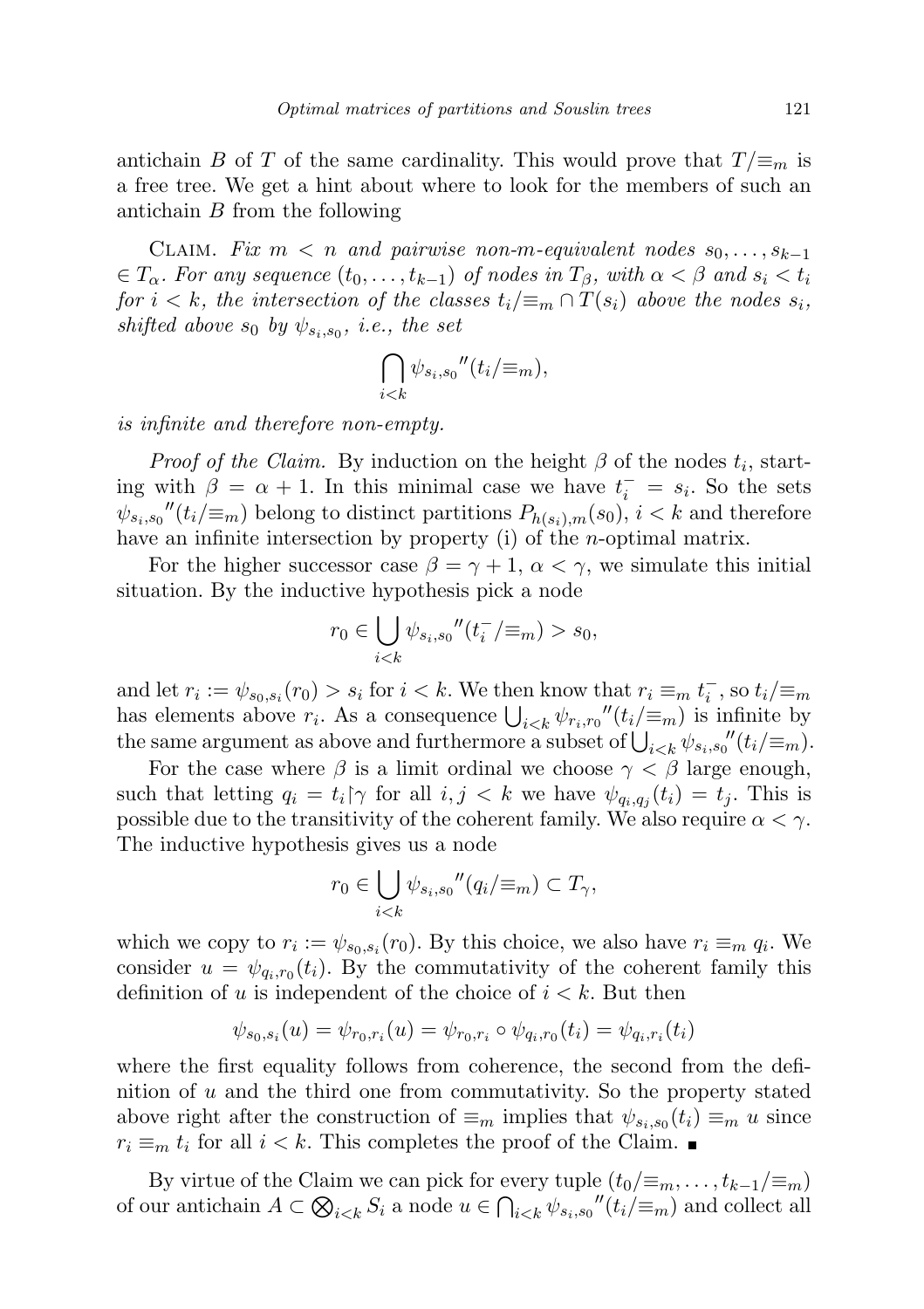these nodes in a set B. Then B is clearly an antichain of T with the same cardinality as A. So we have shown that  $T/\equiv_m$  is indeed a free tree.

Now for the second property. Let  $(s_0, \ldots, s_{n-1})$  be any sequence of nodes of some  $T_{\alpha}$ . We need to show that  $\bigcap_{m \leq n} s_m / \equiv_m$  has a unique element. This is done by induction on  $\alpha > 0$ . Starting with  $\alpha = 1$  we know that  $(s_m/\equiv_m) = a_{i_m}^{\overline{k}_m,m}$  $\binom{k_m,m}{i_m}$  (root) for some  $i_m$  and  $k_m$ . So property (ii) of our noptimal matrix is all we need here. For  $\alpha = \gamma + 1$  we assume that the classes  $s_m^-/\equiv_m$  meet in a single node, say  $r \in T_\gamma$ . The set of elements of  $s_m/\equiv_m$ which lie above r is then just  $a_{i_m}^{h_m(r),m}$  $\binom{n_m(r),m}{i_m}(r)$  and again property (ii) of the matrix proves the claim. In the limit case we once more use the transitivity of the coherent family. So let  $\alpha$  be a limit and  $\gamma < \alpha$  large enough such that  $\psi_{q_m,q_\ell}(s_m) = s_\ell$  where we abbreviate  $s_m \upharpoonright \gamma = q_m$ . For the last time in this proof we use the commutativity of the coherent family: Let  $r$  be the unique element of the intersection of the classes  $q_m/\equiv_m$ . Then  $t = \psi_{q_m,r}(s_m)$  is well defined and independent of the choice of  $m < n$ . By the lifting property of the equivalence relations stated above, it follows from  $q_m \equiv_m r$  that  $s_m \equiv_m t$ .

We now state an algebraic feature which distinguishes our method of decomposition as just carried out from other decompositions, namely that partial products of our decomposition are always *rigid* (cf. Remark [2.7\)](#page-12-0).

<span id="page-11-0"></span>PROPOSITION 2.5. Let T be a strongly homogeneous Souslin tree and assume that it has been decomposed into a product of n free trees  $S_0, \ldots, S_{n-1}$ by the procedure presented in the last proof. Then the product of less than n pairwise distinct trees from the sequence  $S_0, \ldots, S_{n-1}$  is a rigid Souslin tree.

Proof. It is clear that the product tree is Souslin and that it is sufficient to show rigidity only for the case of  $n-1$  factors, where  $n > 2$ . So assume that  $R := \bigotimes_{i \leq n-1} S_i$  admits the automorphism  $\varphi' \neq id$  and derive a contradiction as follows.

Identifying T and  $R \otimes S_{n-1}$  we can lift  $\varphi'$  to an automorphism  $\varphi = \varphi' \otimes id$ of T. By Proposition [2.2](#page-7-0) there is a countable ordinal  $\alpha$  such that above level  $T_{\alpha}$  the mapping  $\varphi$  is given by a subfamily of the coherent family of T. As  $\varphi' \neq \text{id there must be a node } \bar{s} = (s/\equiv_0, \ldots, s/\equiv_{n-1}) \in R$  such that  $\varphi'(\bar{s}) \neq \bar{s}$ . We certainly can assume that  $\text{ht}_R(\bar{s}) = \alpha$ .

Pick an  $\ell < n - 1$  such that the  $\ell$ th component  $\bar{s}_{\ell}$  of  $\bar{s}$  is not mapped to itself under  $\varphi'$ . We fix a representative  $s \in \bar{s}_{\ell} = s/\equiv_{\ell} \subset T_{\alpha}$  and let  $q := \varphi(s)$ in order to get  $\varphi(r) = \psi_{sq}(r)$  for all (immediate) successors of s. This is where we will find a contradiction.

In the construction above we have associated to the class  $s/\equiv_{\ell} s$  a natural number  $h(s, \ell)$  which defined the index of the partition that was used to extend  $\equiv_{\ell}$  to the successors of the members of the class  $s/\equiv_{\ell}$ . The same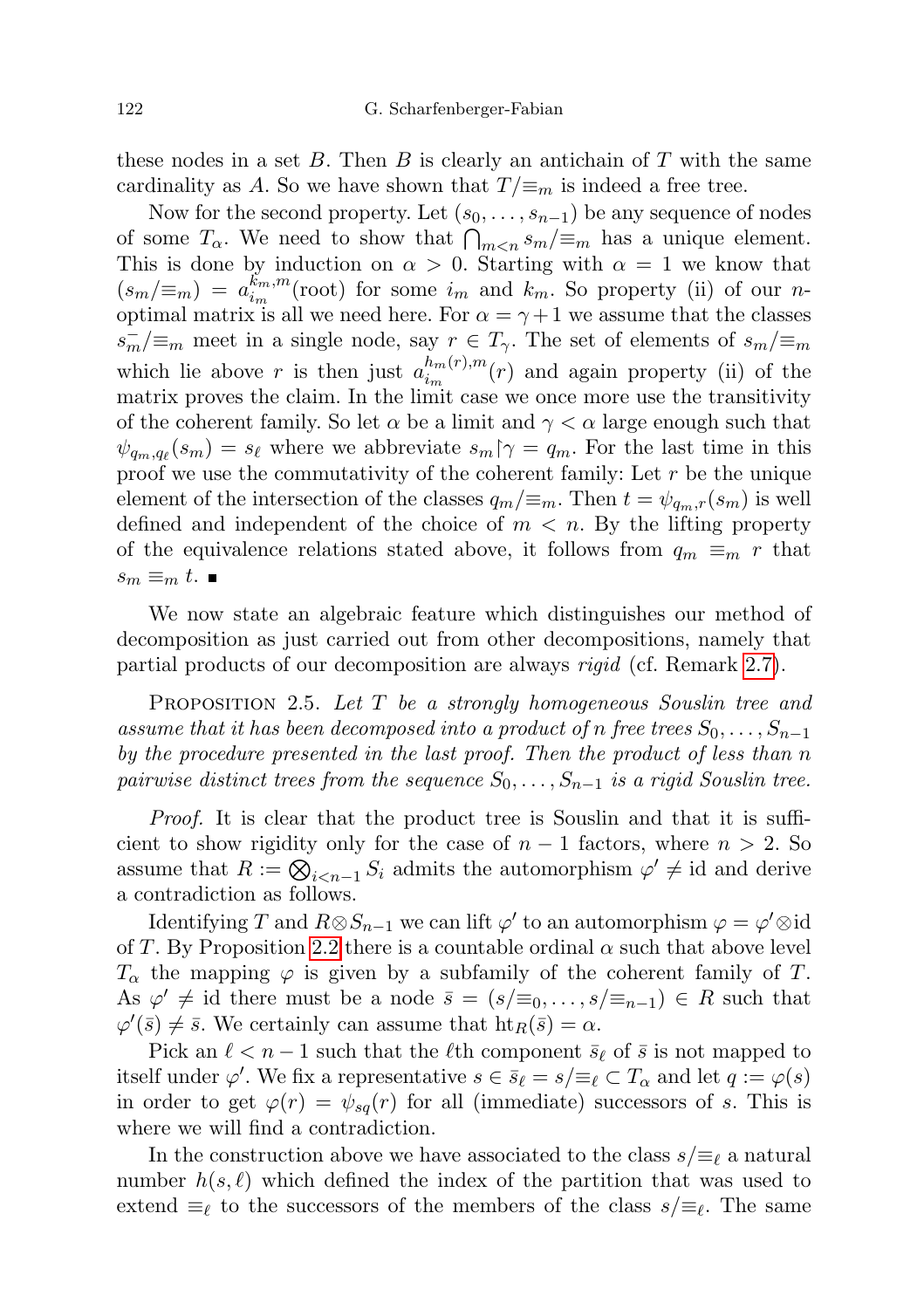holds for  $q = \varphi(s)$ , but as  $q \neq_{\ell} s$  we have  $h(q, \ell) \neq h(s, \ell)$ . This implies that  $\equiv_{\ell}$  for immediate successors of s and of q is formed by virtue of different partitions of column  $\ell$  of our partition matrix. Fix any immediate successor r of s. Since  $\varphi'$  is assumed to be a well-defined mapping,  $\varphi$  should map the intersection  $\bigcap_{i\leq n-1} r/\equiv_i$  onto the set  $\bigcap_{i\leq n-1} \varphi(r)/\equiv_i$ . In particular, the equality

$$
\psi_{sq}''\Big(T(s)\cap\bigcap_{i
$$

should be true. But this is not the case, because, by *n*-optimality of the matrix of partitions, the left-hand side of the above equality intersects every  $\equiv_{\ell}$ -class of the immediate successors of q in exactly one element, while the right-hand side is a subset of such an  $\equiv_{\ell}$ -class and at the same time an infinite set.

In the next section we will find corollaries of Theorem [2.4](#page-8-0) in a similar vein. I especially mention Lemma [3.6](#page-16-1) which states that forcing with such a partial product (as above) turns the complementary partial product, which was rigid in the ground model, into a strongly homogeneous Souslin tree in the generic extension.

The following complements Theorem [2.4.](#page-8-0)

<span id="page-12-1"></span>THEOREM 2.6. Every  $\aleph_0$ -branching, strongly homogeneous Souslin tree T is (isomorphic to) the tree product of n strongly homogeneous Souslin trees for any given natural number  $n > 0$ .

Proof. This is just a simpler variant of the construction in the proof of Theorem [2.4](#page-8-0) where we use only the first row of the matrix of partitions (or just any bijection between  $\omega^n$  and  $\omega$ ). It is then easy to verify that the coherent family of T descends to the factor trees thus obtained and renders them strongly homogeneous.  $\blacksquare$ 

<span id="page-12-0"></span>REMARK 2.7.

- (i) Though, of course, not every tree product of two strongly homogeneous Souslin trees is Souslin again (e.g. take  $T \otimes T$ ), there is a converse to the last theorem: If  $S$  and  $T$  are strongly homogeneous Souslin trees and the tree product  $S \otimes T$  satisfies the c.c.c., then  $S \otimes T$  is a strongly homogeneous Souslin tree as well.
- (ii) We see that there are two essentially distinct ways to decompose a strongly homogeneous tree into (at least three) free factors. An application of Theorem [2.6](#page-12-1) to decompose a given strongly homogeneous Souslin tree T into  $\ell$  strongly homogenous factors  $S_0, \ldots, S_{\ell-1}$ followed by an  $\ell$ -fold application of the procedure used in the proof of Theorem [2.4](#page-8-0) to decompose the tree  $S_k$  into  $m_k$  free trees  $R_i^k$  for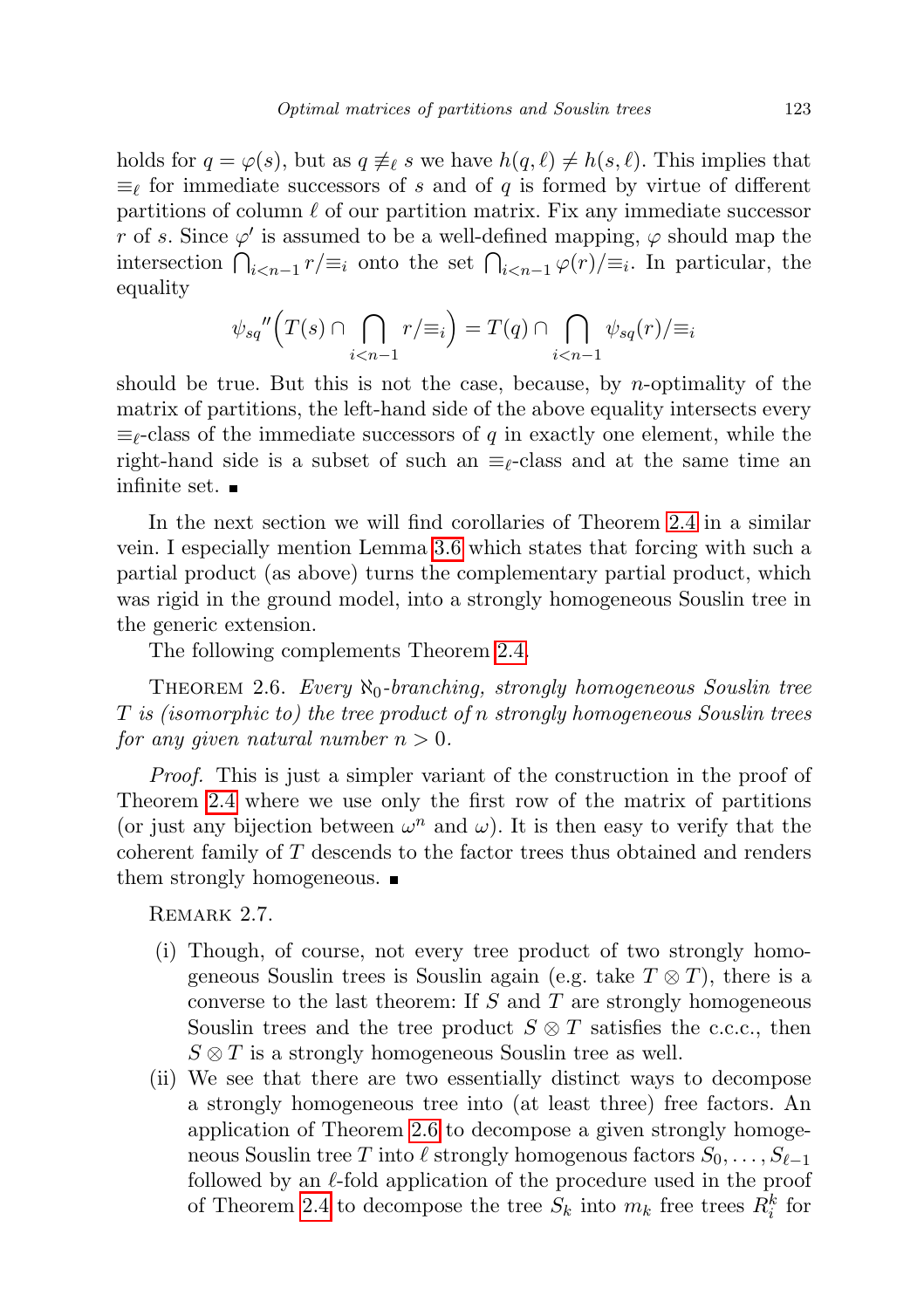$0 \leq i \leq m_k$  never results in the same decomposition as directly using the proof of Theorem [2.4](#page-8-0) to decompose T into  $\sum_{k=0}^{\ell-1} m_k$  free factors. The partial products of the latter decomposition are all rigid by Proposition [2.5](#page-11-0) while the first also has partial products that are strongly homogeneous.

<span id="page-13-1"></span>3. Separating high degrees of rigidity. In this section we review several families of rigidity notions for Souslin trees, all of them weaker than freeness. These definitions (except for that of an n-free Souslin tree) are all taken from [\[FH09\]](#page-20-1). Most of these definitions refer to the technique of forcing applied with a Souslin tree as the forcing partial order. We do not review forcing here. But recall that forcing with a Souslin tree always assumes the inverse order on the tree (i.e., trees grow downwards when considered as forcing partial orders, the root is the maximal element, etc.) and adjoins a cofinal branch.

This section is divided into five short subsections. The first two introduce the rigidity notions to be considered and the last three state many and prove some separations between them. We only give proofs that either are elementary or use the proof of the Decomposition Theorem [2.4.](#page-8-0)

<span id="page-13-0"></span>3.1. Parametrized freeness. Considering the definition of the property of being free for Souslin trees it is natural to ask whether or not it makes any difference if the number of factors in the tree products that are required to be Souslin is bounded. This leads to the following definition which we rightaway connect to the definition of being n-fold Souslin off the generic branch met in [\[FH09\]](#page-20-1).

DEFINITION 3.1. Let  $n$  be a positive natural number.

- (a) We say that a Souslin tree T is *n*-free if for every subset P of size n of some level  $T_{\alpha}$ ,  $\alpha < \omega_1$ , the tree product  $\bigotimes_{s \in P} T(s)$  satisfies the c.c.c.
- (b) A Souslin tree is said to be *n-fold Souslin off the generic branch* if for any sequence  $\vec{b} = (b_0, \ldots, b_{n-1})$  generic for the n-fold forcing product of (the inverse partial order of) T and any node  $s \in T \setminus \bigcup_{i \in n} b_i$ , the subtree  $T(s)$  of all nodes of T above s is a Souslin tree in the generic extension  $M[\vec{b}]$  (which amounts to requiring that the adjunction of  $\vec{b}$  does not collapse  $\omega_1$  and preserves the c.c.c. of the  $T(s), s \notin \bigcup b_i$ .

It is easy to see that a 2-free Souslin tree or a tree which is Souslin off the generic branch cannot be decomposed as the product of two Souslin trees. And this common feature is no coincidence.

PROPOSITION 3.2. For a positive natural number n and a normal Souslin tree T the following statements are equivalent.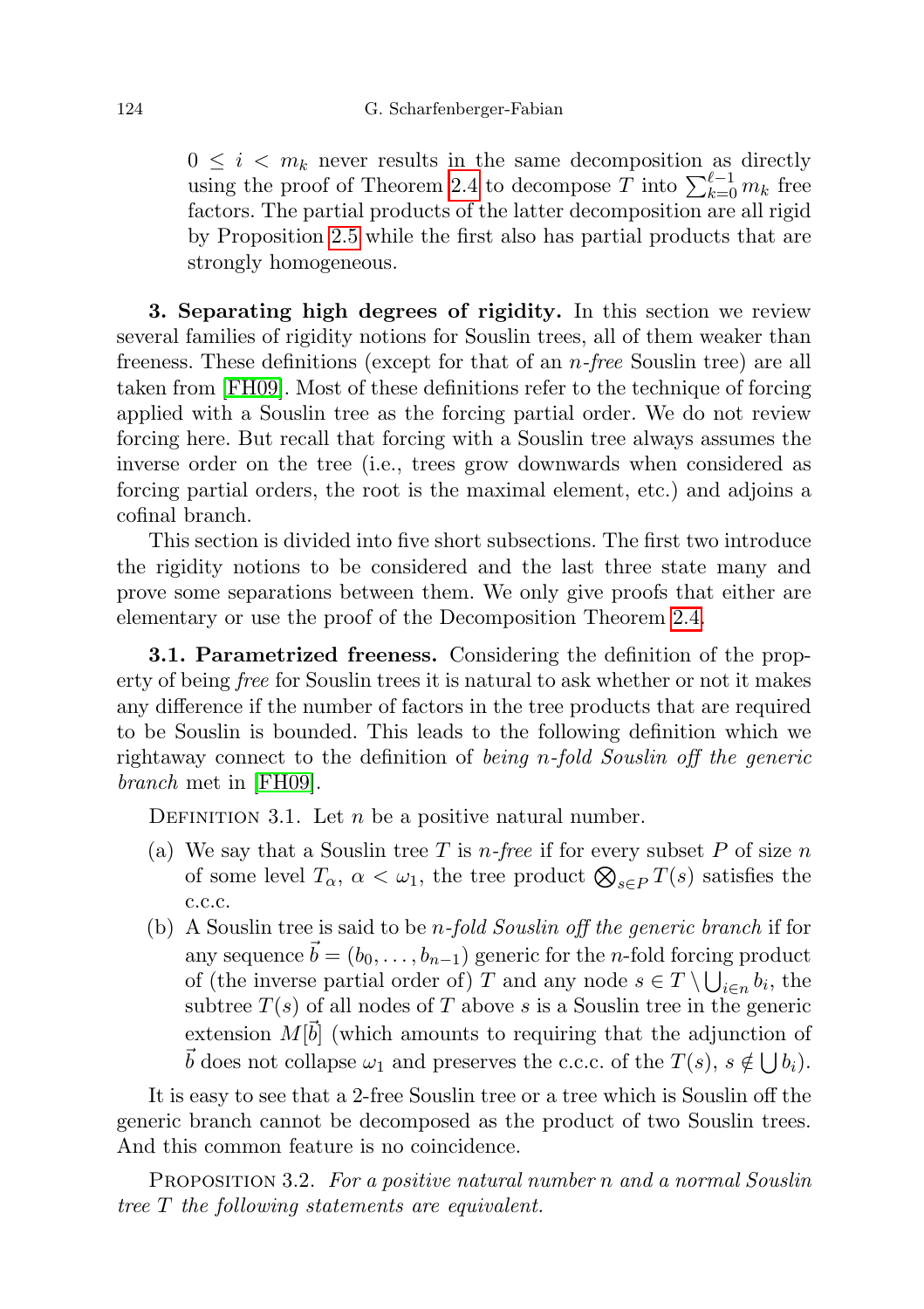- (a) T is n-fold Souslin off the generic branch.
- (b) T is  $(n+1)$ -free.

*Proof.* We start with the implication (b) $\Rightarrow$ (a). Assume that T is  $n + 1$ free and let  $\vec{b} = (b_0, \ldots, b_{n-1})$  be generic for  $T^{\otimes n}$ , the *n*-fold tree product of T with itself. Choose  $\alpha < \omega_1$  large enough such that the nodes  $t_i := b_i(\alpha)$ are pairwise incompatible. Finally, pick a node  $t_n \in T_\alpha$  distinct from all the  $b_i(\alpha)$ . By our freeness assumption on T, the product tree  $\bigotimes_{i \in n+1} T(t_i)$ satisfies the countable chain condition. But then  $M[\vec{b}] \models \text{``}T(t_n)$  is Souslin" by a standard argument concerning chain conditions in forcing iterations. Now it is easy to see that  $T$  is *n*-fold Souslin off the generic branch.

For the other direction we inductively show that T is m-free for  $m \leq n+1$ , assuming that  $T$  is *n*-fold Souslin off the generic branch. The inductive claim is trivial for  $m = 1$ . So let  $m \geq 1$  and let  $s_0, \ldots, s_m$  be pairwise distinct nodes of the same height. Then for any generic sequence  $\vec{b} = (b_0, \ldots, b_{m-1})$ for  $\bigotimes_{i\in m} T(s_i)$  we know that  $T(s_m)$  is Souslin in the generic extension  $M[\vec{b}]$ . Finally the two-step iteration  $\bigotimes_{i \in m} T(s_i) * \check{T}(s_m)$  is isomorphic to  $\bigotimes_{i \in m+1} T(s_i)$  and satisfies the countable chain condition.  $\bigotimes_{i\in m+1} T(s_i)$  and satisfies the countable chain condition.

This proposition implies that a free tree  $T$  is also free off the generic branch in the sense that in the generic extension obtained by adjoining a cofinal branch b through T, for every node  $t \in T \backslash b$ , the tree  $T(t)$  is still free.

3.2. Further types of rigidity. In Sections 1–4 of [\[FH09\]](#page-20-1) different notions of rigidity for Souslin trees are collected: (ordinary) rigidity, total rigidity and the unique branch property and their absolute counterparts, where absoluteness refers to forcing extensions obtained by adjoining a generic branch to the Souslin tree under consideration. In this context also the stronger notion of being  $(n\text{-fold})$  Souslin off the generic branch is introduced, which we already considered in the last section.

DEFINITION 3.3.

- (a) A Souslin tree T is called *n*-absolutely rigid if T is a rigid tree in the generic extension obtained by forcing with  $T^n$  (or equivalently  $T^{\otimes n}$ ).
- (b) A Souslin tree is *totally rigid* if the trees  $T(s)$  and  $T(t)$  are nonisomorphic for all pairs of distinct nodes s and t of T. It is  $n\text{-}abso$ lutely totally rigid if it is totally rigid after forcing with  $T^n$ .
- (c) A Souslin tree T has the *unique branch property (UBP)* if forcing with T adjoins only a single cofinal branch to T. For  $n > 0$  we say that T has the *n*-absolute UBP if forcing with  $T^{n+1}$  adjoins exactly  $n+1$  cofinal branches to T.

Fuchs and Hamkins prove implications as well as some independencies between these rigidity notions. They also give in [\[FH09,](#page-20-1) Section 4] a diagram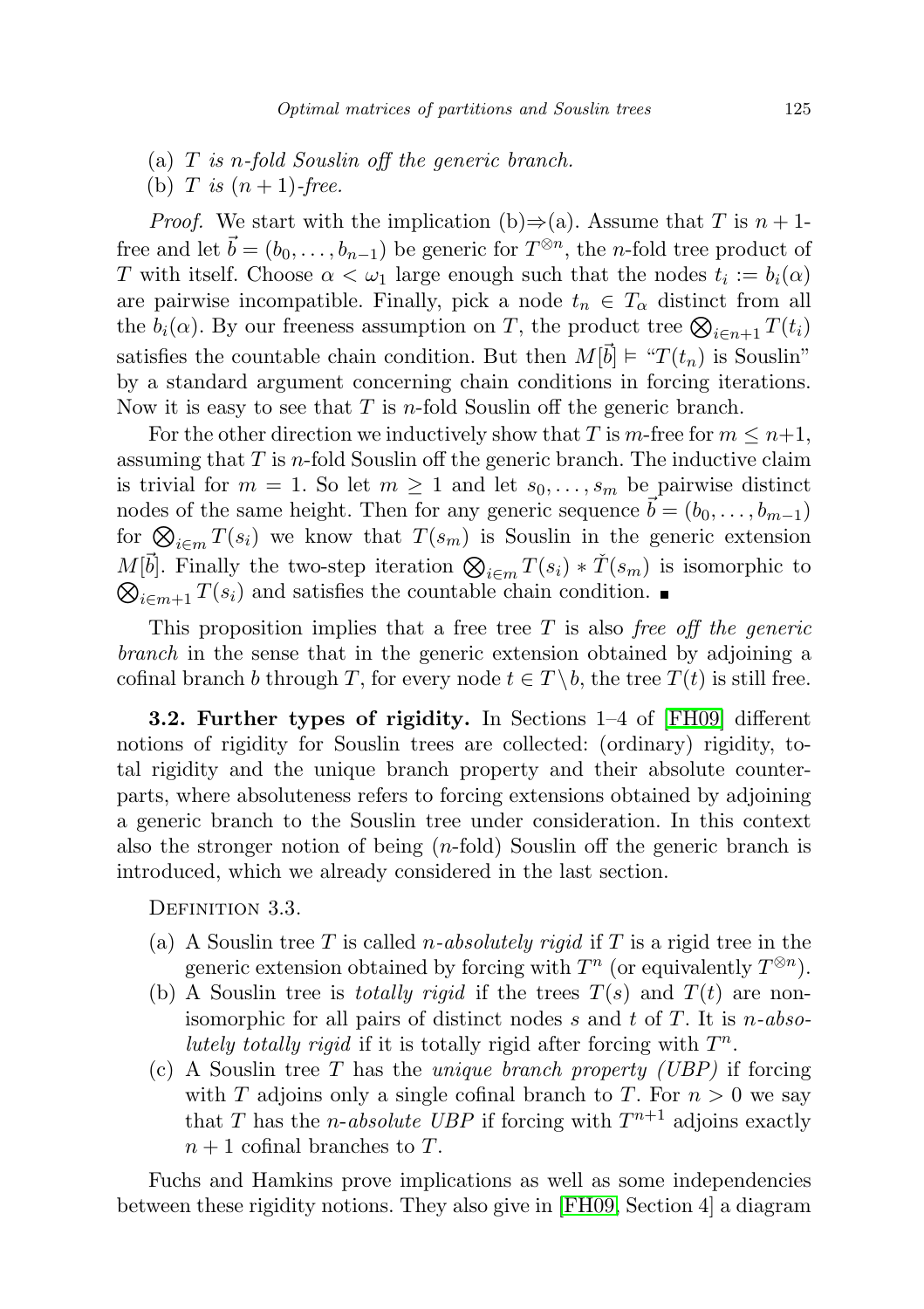of implications between the degrees of rigidity that we have approximately reconstructed here for the convenience of the reader.

| 2-free                         | 3-free | 4-free                                                            |                   |
|--------------------------------|--------|-------------------------------------------------------------------|-------------------|
|                                |        |                                                                   |                   |
| <b>UBP</b>                     |        | absolutely UBP $\leftarrow$ 2-absolutely UBP $\leftarrow$         |                   |
|                                |        |                                                                   |                   |
| totally rigid $\longleftarrow$ |        | abs. totally rigid $\leftarrow$ 2-abs. totally rigid $\leftarrow$ |                   |
|                                |        |                                                                   |                   |
| rigid                          |        | absolutely rigid $\leftarrow$ 2-absolutely rigid                  | $\longrightarrow$ |
|                                |        |                                                                   |                   |

Diagram 1. Implications between degrees of rigidity for Souslin trees

Fuchs and Hamkins show that the part of the diagram to the left and below "absolutely UBP" is complete in the sense that there are no further general implications between these rigidity properties. They ask whether the rest of the diagram is complete as well (cf. [\[FH09,](#page-20-1) Question 4.1]). We will show (resp. state) below that there are neither implications from left to the right (including downward diagonals, cf. Corollaries [3.5](#page-16-0) and [3.7\)](#page-17-0), nor from the second to the top row (Theorem [3.9\)](#page-18-0).

<span id="page-15-0"></span>REMARK 3.4. Using a standard  $\diamond$ -construction scheme for a Souslin tree (e.g., cf. [\[FH09,](#page-20-1) Section 2]) it is not hard to construct a Souslin tree T with the following two features:

- On each level  $T_{\alpha}$  no two distinct nodes have the same number of immediate successors. So in particular  $T$  is *n*-absolutely totally rigid for every  $n \in \omega$ .
- The substructure R of T obtained by restricting the supporting set to the nodes on the limit levels of  $T$  plus the root, is a homogeneous Souslin tree. Then in a generic extension obtained by forcing with T there are many cofinal branches in  $R$  and each of them gives rise to a cofinal branch of T, which is thus not a UBP tree. (In fact, every  $\aleph_0$ splitting Souslin tree can be extended to an  $n$ -absolutely totally rigid Souslin tree by inserting new successor levels such that any two nodes of the same height have a different number of immediate successors.)

This shows that in Diagram 1 there can be no arrows that point upwards from the two bottom rows. So the only question left open is whether there should be any more arrows between the two bottom rows, but a similar construction as the one alluded to above should also eliminate those.

3.3. Distinct degrees of freeness. Our next corollary of (the proof of) Theorem [2.4](#page-8-0) gives the separation of the finite degrees of freeness, i.e.,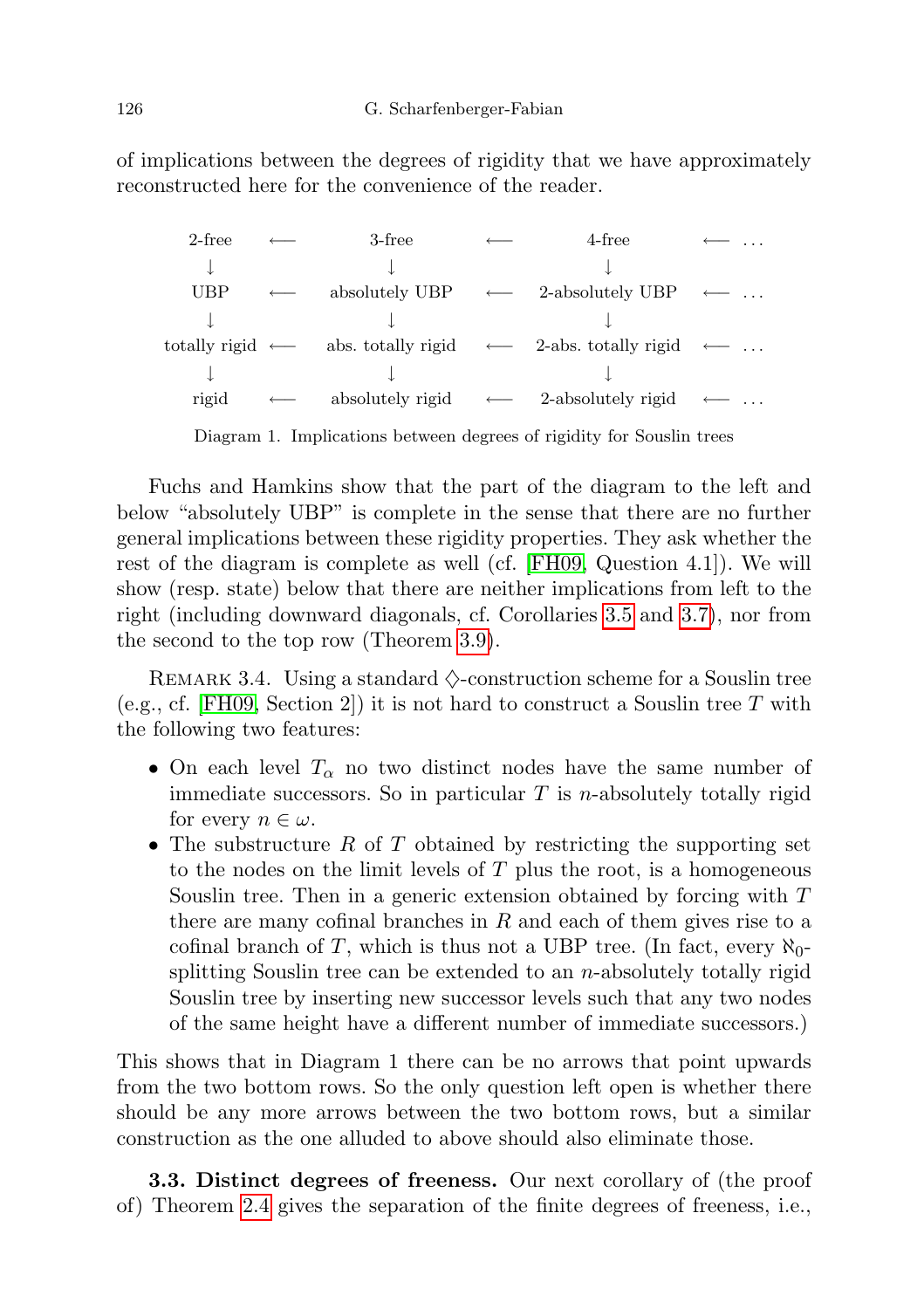it shows that the family of parametrized freeness conditions is properly increasing in strength.

<span id="page-16-0"></span>COROLLARY 3.5. If there is a strongly homogeneous Souslin tree, then there is a tree that is *n*-free, but not  $n + 1$ -free.

Proof. Let the strongly homogeneous Souslin tree T be decomposed as the tree product of n free trees  $S_i$  for  $i < n$  as in the proof of Theorem [2.4.](#page-8-0) We show that the tree sum of the factors,

$$
R:=\bigoplus_{i
$$

is an *n*-free but non- $n + 1$ -free Souslin tree. The Claim used in the proof of Theorem [2.4](#page-8-0) remains true in the following variant:

CLAIM'. For any pair of sequences  $(s_0, \ldots, s_{n-1})$  in  $T_\alpha$  and  $t_i > s_i$  in  $T_\beta$  and any sequence  $m : n \to n$  the intersection

$$
\bigcap_{i
$$

is not empty.

Modulo the obvious changes in the notation, the proof of the Claim' remains completely the same as before, exploiting the n-optimality of the matrix. And also with the same argument as above we can construct an antichain of  $T$  from any given antichain of  $R$  maintaining the cardinality. So  $R$  is *n*-free.

We now argue that  $R$  is not *n*-fold Souslin off the generic branch.

If  $b_i$  is a cofinal branch through  $S_i$  then in the generic extension obtained by adjoining  $\vec{b} = (b_0, \ldots, b_{n-1})$ , the strongly homogeneous tree T has a cofinal branch as well, thus destroying the Souslinity of all subtrees of R.

**3.4. Freeness and absolute rigidity.** In this section we improve upon the result of the last one by showing that  $n$ -freeness of a tree does not even imply  $(n - 1)$ -absolute rigidity.

<span id="page-16-1"></span>LEMMA 3.6. Let the strongly homogeneous Souslin tree  $T$  be decomposed as the tree product of n free trees  $S_i$  for  $i < n$  as in the proof of Theorem [2.4](#page-8-0). Let  $\{a, b\}$  be a partition of the set n with  $a, b \neq \emptyset$  and set  $\mathbb{P} := \bigotimes_{i \in a} S_i$  and  $R := \bigotimes_{i \in b} S_i$ . Then

 $\models_{\mathbb{P}}$  " $\check{R}$  is strongly homogeneous".

Proof. We adopt the notation from the statement of the lemma and argue inside the generic extension obtained by adjoining a generic branch  $c$  to the Souslin tree P. Then we have the natural isomorphism  $\rho : R \cong c \otimes R \subset T$ . Denote the canonical projection  $T \to R$  by  $\pi$ .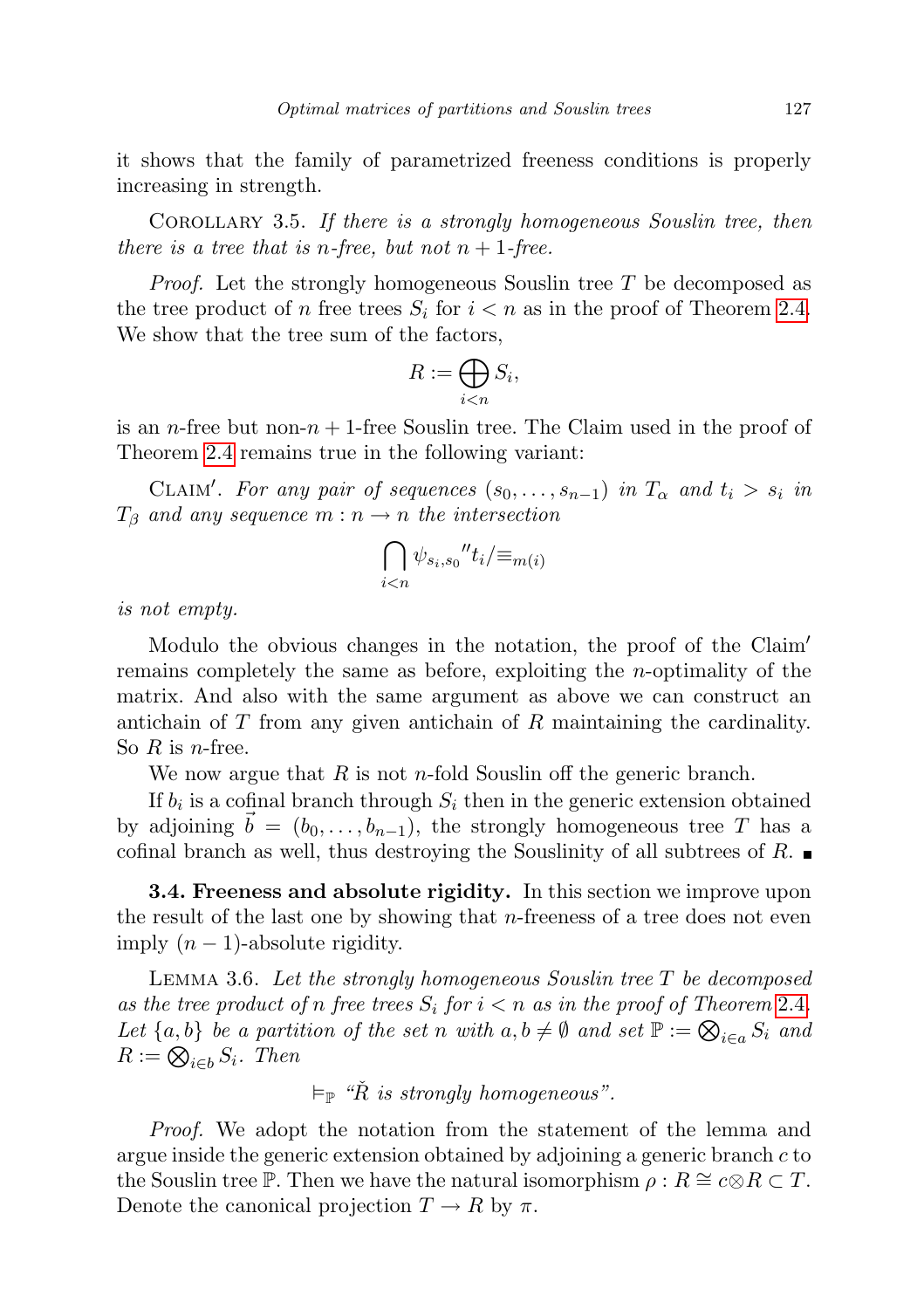We define the tree isomorphisms  $\varphi_{rs}$  (members of the coherent family of R in the generic extension) for nodes r and s of  $R_{\alpha}$ ,  $\alpha < \omega_1$ , from the members  $\psi_{\rho(r)\rho(s)}$  of the coherent family of T. For this, we refer to the maps  $h(\cdot, j) : T \to \omega$  used in the construction of the t.e.r.s  $\equiv_j$  in the proof of Theorem [2.4.](#page-8-0) We collect them and define  $h: T \to \omega^{|b|}$  by simply concatenating the values  $h(t, j)$  for  $t \in T$  and  $j \in b$ .

If  $r, s \in R_\alpha$  and  $h(\rho(r)) = h(\rho(s))$ , then we let

$$
\varphi_{rs} := \pi \circ \psi_{\rho(r)\rho(s)} \circ \rho : R(r) \to R(s).
$$

It follows from the fact that the n-optimal partition matrices are transported between the (sets of immediate successors of the) nodes by the members  $\psi_{tu}$ of the coherent family of  $T$  that this definition is sound and indeed yields an isomorphism.

Now let  $r, s \in R_\alpha$  with  $h(\rho(r)) \neq h(\rho(s))$ . In order to define  $\varphi_{rs}$  we compose the tree isomorphisms that we have already defined for the immediate successors of r and s. For every direct successor  $u \in \text{succ}(r)$  there is exactly one  $v \in \text{succ}(s)$  with  $h(\rho(u)) = h(\rho(v))$ . This follows from the *n*-optimality of the partition matrix. Let  $\varphi_{rs}(u)$  be just this v. If x is a non-immediate successor of r, then first find the immediate successor u of r below x and the image  $v = \varphi_{rs}(u)$ , and set

$$
\varphi_{rs}(x) := \varphi_{uv}(x).
$$

It remains to prove that the family of tree isomorphisms just defined is coherent, commutative and transitive. Commutativity and coherence are inherited from the coherent family of T. (Note that  $\varphi_{rs}(x) = y$  implies that  $h(\rho(x)) = h(\rho(y))$ , so the two cases do not interfere.) As for transitivity, let  $x, y \in R_\lambda$  for some countable limit ordinal  $\lambda$ . Then by the transitivity of the family of the  $\psi_{tu}$  for T there are  $t < \rho(x)$  and  $u < \rho(y)$  with  $\psi_{tu}(\rho(x)) =$  $\rho(y)$ . But then t and u lie in  $b \otimes R$ , so there are  $r, s \in R$  such that  $\rho(r) = t$ and  $\rho(s) = u$  and thus  $\varphi_{rs}(x) = y$ .

So, e.g. in the case  $n = 2$ , forcing with one free tree does not only destroy the freeness of another one, but even turns the latter into a strongly homogeneous Souslin tree, i.e., it adjoins many generic automorphisms.

<span id="page-17-0"></span>COROLLARY 3.7. Let  $n > 1$ . If there is a strongly homogeneous Souslin tree, then there is an n-free tree which is not  $(n-1)$ -absolutely rigid.

*Proof.* We fix  $n > 1$  and use the tree R from the proof of Corollary [3.5](#page-16-0) obtained from a strongly homogeneous tree T as the tree sum  $R = \bigoplus_{i \leq n} S_i$ of the free factors  $S_i$ ,  $i < n$ , of T. From Corollary [3.5](#page-16-0) we know that R is n-free.

To show that R is not  $(n-1)$ -absolutely rigid we refer to Lemma [3.6.](#page-16-1) It follows directly from the case that  $a = n \setminus \{i\}$  for some  $i < n$  that R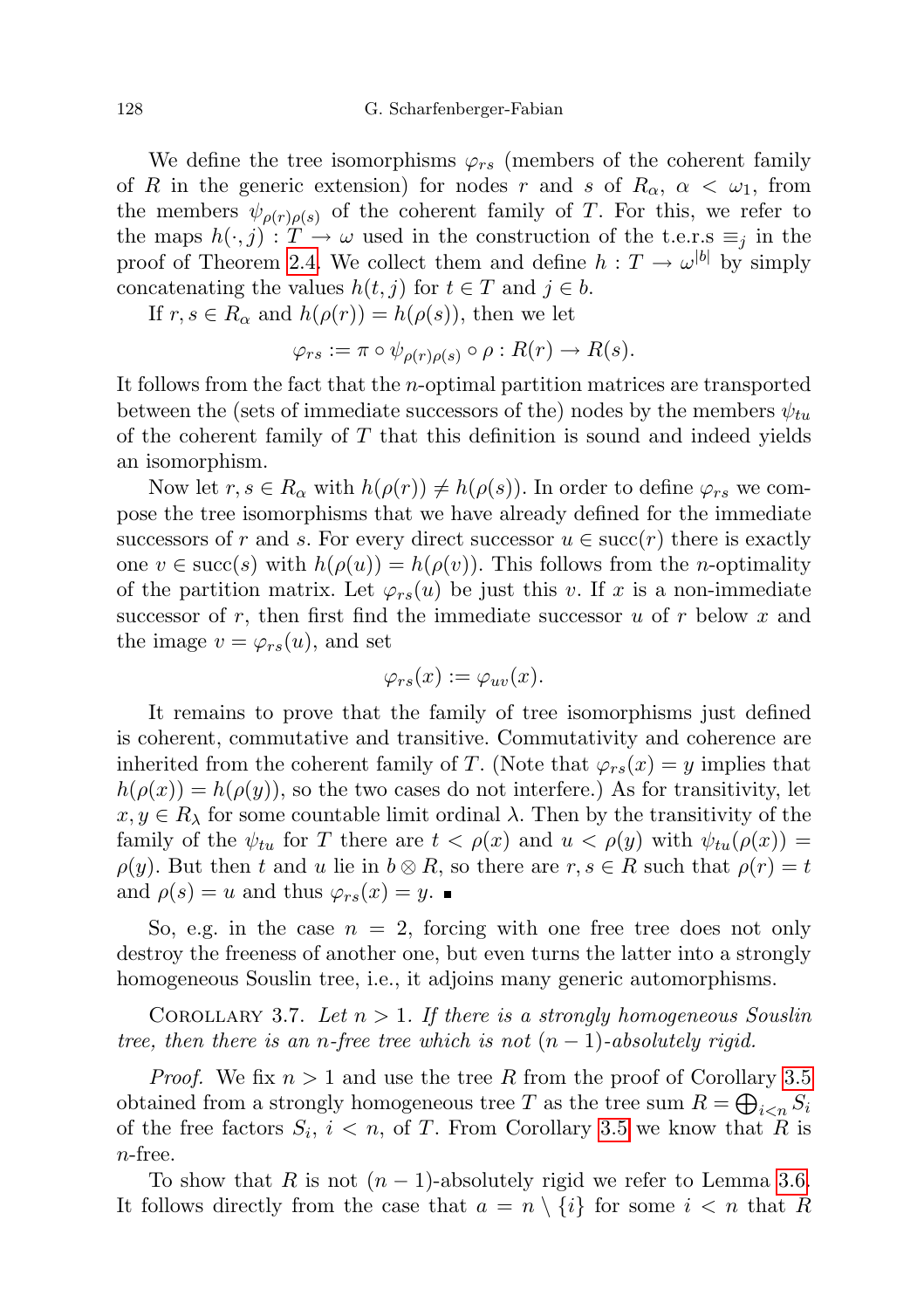is not rigid in the generic extension obtained by adjoining a cofinal branch through the trees  $S_j$  for  $j < n$  and  $j \neq i$ . But this generic extension can also be reached by forcing with  $R^{\otimes n-1}$ .

3.5. Freeness and the unique branch property. We start with an easy result deduced from the elementary properties of finitely free trees for the second column of the diagram.

PROPOSITION 3.8. If there is a 3-free Souslin tree, then there is also a Souslin tree which has the UBP and is not 2-free.

*Proof.* Let T be 3-free and pick distinct nodes  $s, t \in T$  of the same height. We show that the Souslin tree  $S = T(s) \otimes T(t)$  has the UBP. Let  $b \otimes c$  be a generic, cofinal branch in S (we view b and c as trees). By the 2-fold Souslinity off the generic branch of T, every tree of the form  $T(r)$ with  $r \in T \setminus (b \cup c)$  is Souslin in the generic extension by  $b \otimes c$ . On the other hand, if there were a second cofinal branch through  $S$  in the generic extension, then one of its components would have to pass through such a node  $r \notin b \cup c$ , which yields a contradiction.

To prove that S is not 2-free, let  $u > s$  and  $v, w > t$  be of the same height, where  $v \neq w$ . Then

$$
S(u, v) \otimes S(u, w) \cong T(u) \otimes T(v) \otimes T(u) \otimes T(w)
$$

has an uncountable antichain, because it has the square of the Souslin tree  $T(u)$  as a factor.  $\blacksquare$ 

This result cannot be improved by simply requiring  $T$  to be free, because by iterating the forcing with a tree product of two factors  $n + 1$  times, we adjoin at least  $2^n$  cofinal branches.

We do have the following non-implication result for the  $n$ -absolute UBP and 2-freeness under the stronger assumption of  $\diamondsuit$ .

<span id="page-18-0"></span>THEOREM 3.9. Assume  $\diamondsuit$ . Then there is a Souslin tree which is not 2-free but has the n-absolute UBP for all  $n \in \omega$ .

The methods of proof for this theorem lie beyond the scope of this paper. It uses ideas from [\[FH09\]](#page-20-1) and [\[SF09\]](#page-20-10). A proof sketch can be found in [\[SF08,](#page-20-0) Theorem 1.6.3].

3.6. Further directions. As a closing remark we mention how Diagram 1, which captures the implications between four families of rigidity notions and implications between them, could possibly be extended.

Real rigidity: In [\[AS85\]](#page-19-0) two Aronszajn trees are called *really different* if there is no isomorphism between any of their restrictions to some club set of levels. In this vein, we could call a Souslin tree really rigid if all of its restrictions to club sets of levels are rigid. This property is clearly stronger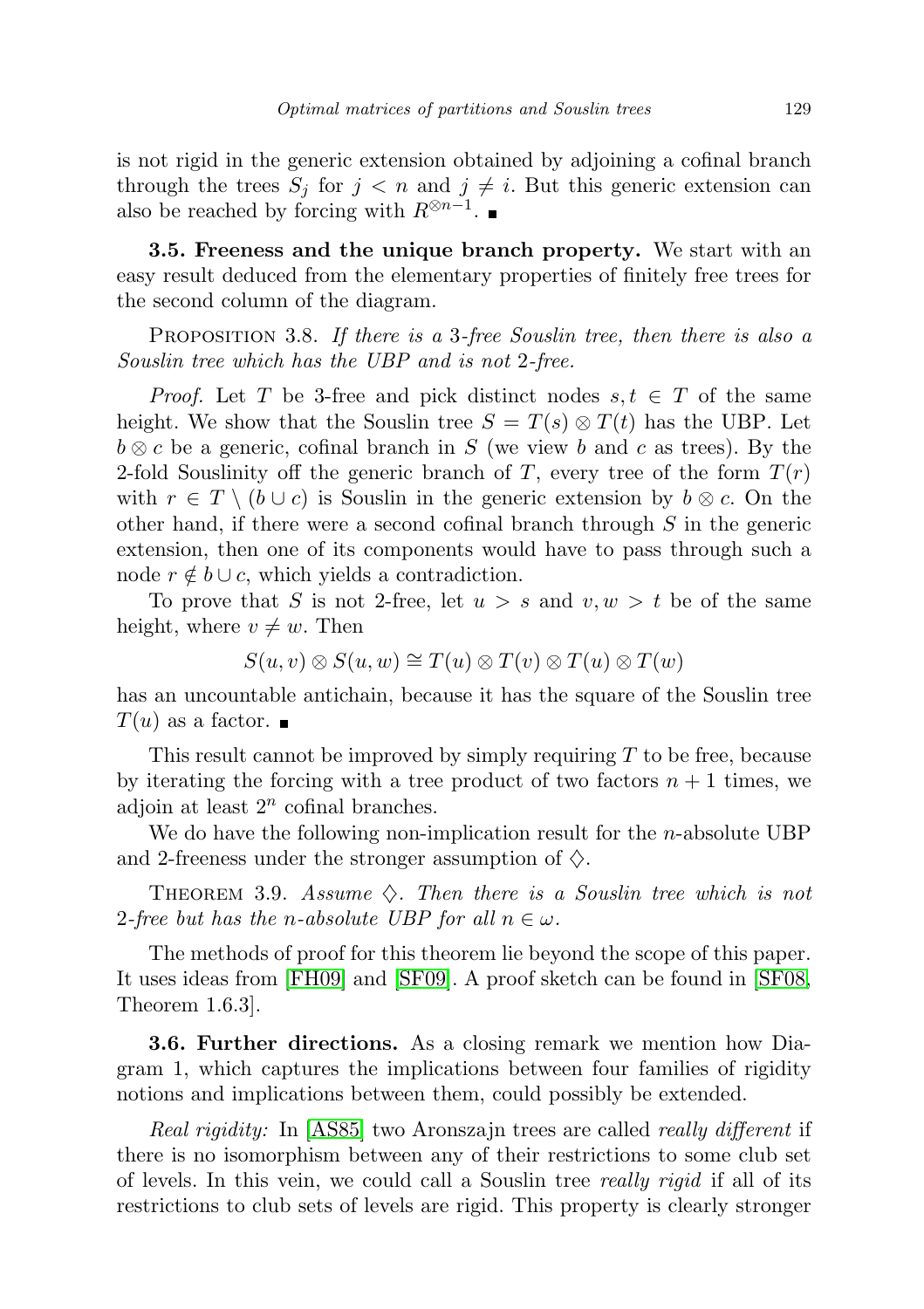than ordinary rigidity yet independent of total rigidity (cf. Remark [3.4\)](#page-15-0) and is implied by the unique branching property. Also the variant of real, total rigidity and the n-absolute versions of real rigidity and of real, total rigidity could be considered.

Self-specializing trees: A normal tree T of height  $\omega_1$  is called special if there is a countable family  $(A_n)_{n\in\omega}$  of antichains of T that covers all of T. As T is uncountable, one of the  $A_n$  has to be uncountable as well, so a special tree  $T$  is not Souslin. On the other hand, every branch of  $T$  meets each antichain  $A_n$  in at most one node and is therefore countable.

A self-specializing tree is a Souslin tree T that specializes itself by forcing a generic branch  $b$  through it, i.e., in the generic extension obtained by adjoining b to the universe, the tree  $T \setminus b$  is special. Self-specializing trees can be found in models of  $\diamondsuit$ . They are UBP: a second cofinal branch in T would prevent  $T \setminus b$  from being special. But of course they are not Souslin off the generic branch, and they can neither be 2-absolutely really rigid nor absolutely UBP, because forcing with a special tree collapses  $\omega_1$ , and in this second generic extension the limit levels of T form an  $\aleph_0$ -splitting tree of countable height which must be homogeneous by a result of Kurepa (cf. [\[Kur35,](#page-20-11) p. 102]).

Now let us call a Souslin tree T *n-self-specializing* if it is *n*-free (i.e.  $(n-1)$ -fold Souslin off the generic branch) and forcing a generic branch  $\vec{b}$  through  $T^n$  makes  $T \setminus \tilde{b}$  special where  $\tilde{b}$  is the set of components of the elements of  $\vec{b}$ . It is not yet verified but seems quite plausible that one can construct an n-self-specializing tree under  $\diamondsuit$ . In the implication diagram its place could be between n-free and  $(n - 1)$ -absolutely UBP, yet it is stronger than both of these properties. And there would be no horizontal implications, for an *n*-self-specializing tree is neither  $(n-1)$ -self-specializing nor  $(n + 1)$ -self-specializing.

As is clear from the outset, adding these families to Diagram 1 results in a far more complicated directed graph which is in particular non-planar. We leave such considerations for future work.

Acknowledgments. Thanks are due to Piet Rodenburg for pointing out a flaw in an earlier version of the proof of Lemma [1.2.](#page-2-0)

## References

- <span id="page-19-0"></span>[\[AS85\]](http://dx.doi.org/10.1007/BF02761119) U. Abraham and S. Shelah, Isomorphism types of Aronszajn trees, Israel J. Math. 50 (1985), 75–113.
- <span id="page-19-1"></span>[\[AS93\]](http://dx.doi.org/10.1016/0168-0072(93)90228-6) —, —, A  $\Delta_2^2$  well-order of the reals and incompactness of  $L(Q^{MM})$ , Ann. Pure Appl. Logic 59 (1993), 1–32.